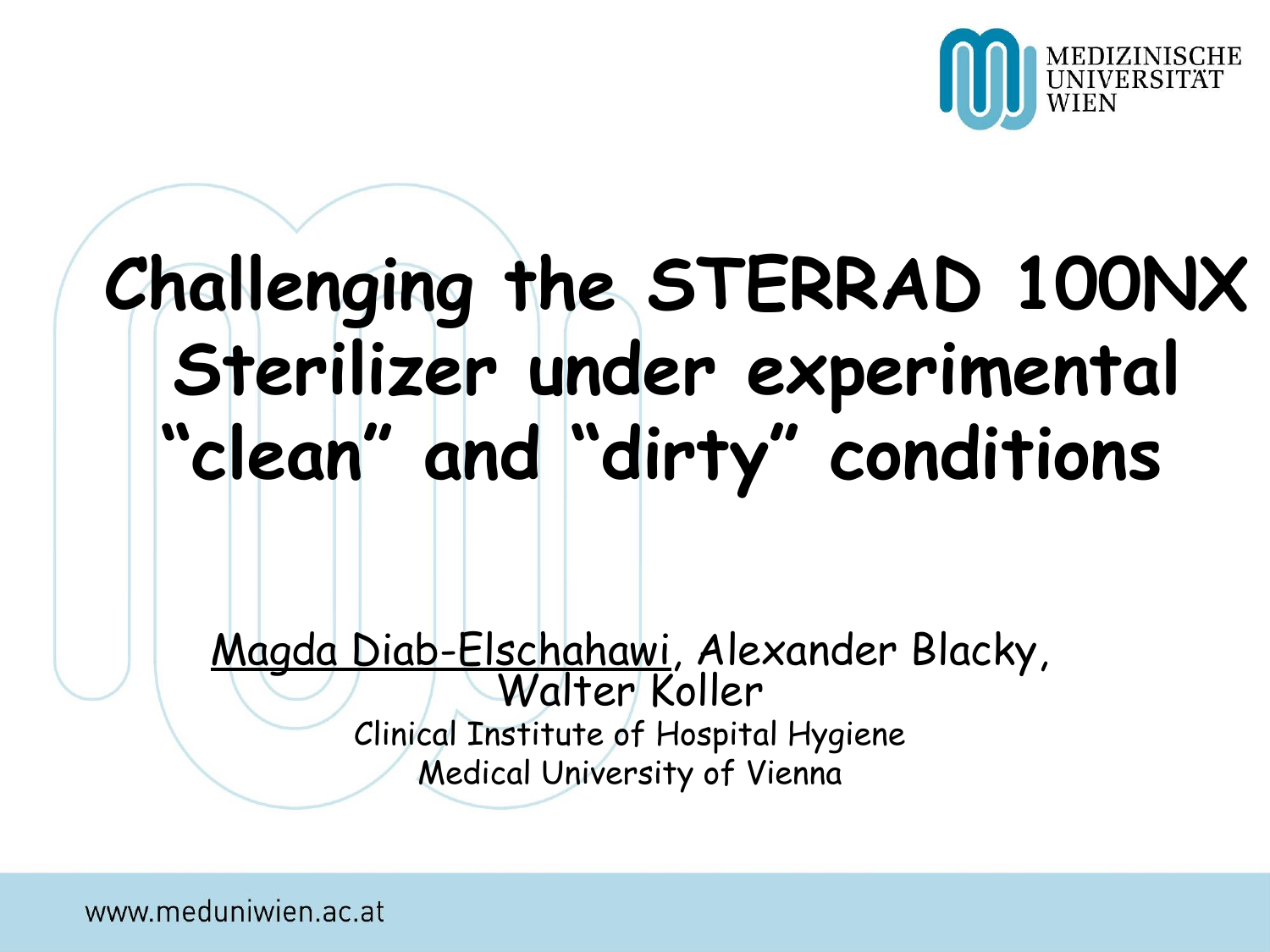

# Medical equipment

A new very expensive hightech medical instrument for diagostic or therapeutic purposes (wonderfull for the clinician – a nightmare for hospital hygienist) does it end up being a single use product because we cannot reprocess it?!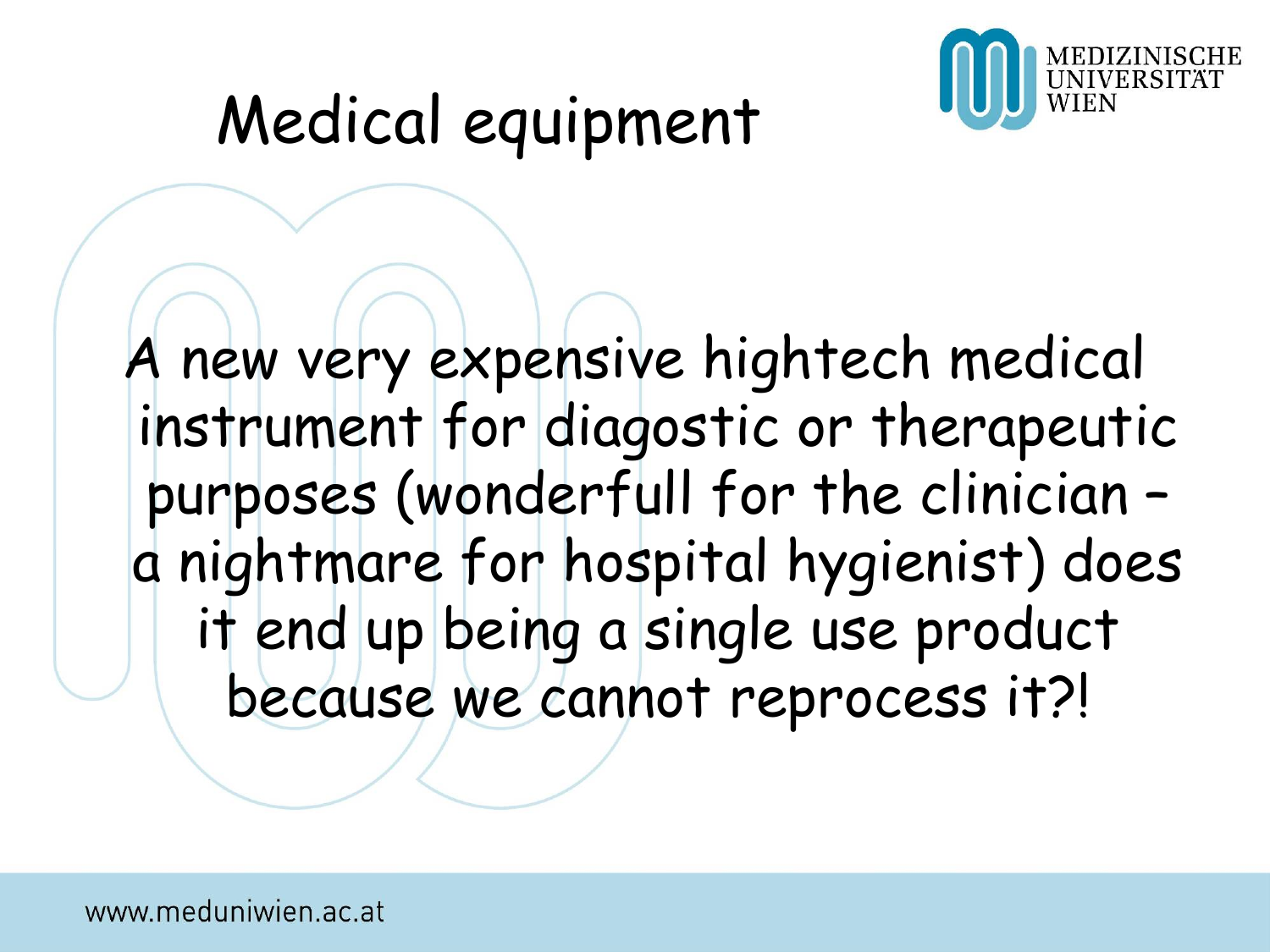

## **STERRAD100NX™ Sterilizer**

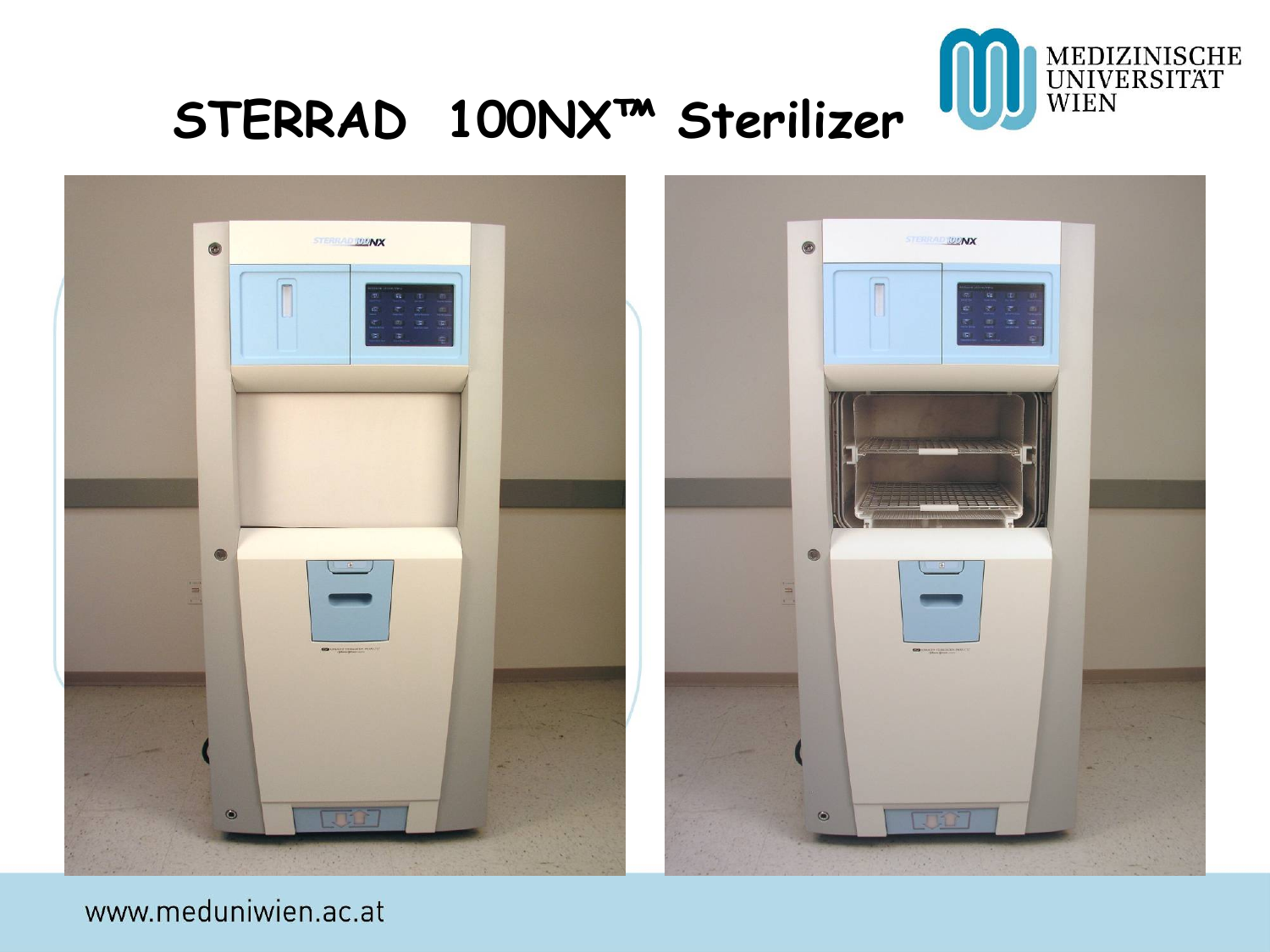### Why the **STERRAD 100NX Sterilizer?**



ONLY NEEDS a power point H2O2 cartridges provided by the manufacturer to run DOES NOT leave any toxic residues nor generates harmful waste Cycle times are short Working temperatures are low >> "gentle" processing of thermo-labile instrumentswww.meduniwien.ac.at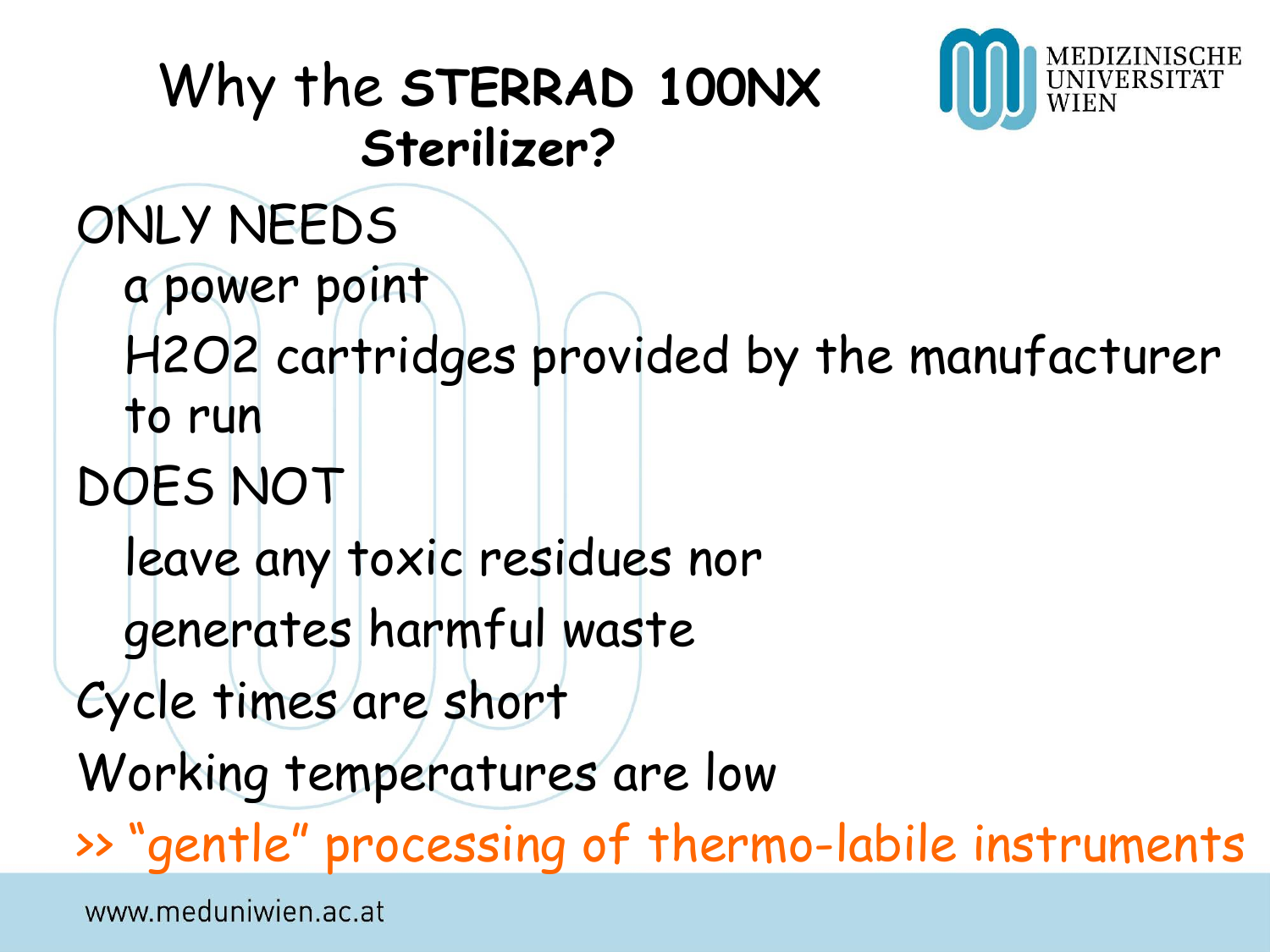

# Aim of the study

• Evaluate the efficacy of the Sterrad 100 NX under challenging conditions

- Challenges:
- 1. Carrier materials (TIT, PU and PE)
- 2. Wrappings (1 or 3 times)\*
- 3. Organic and inorganic burdens \*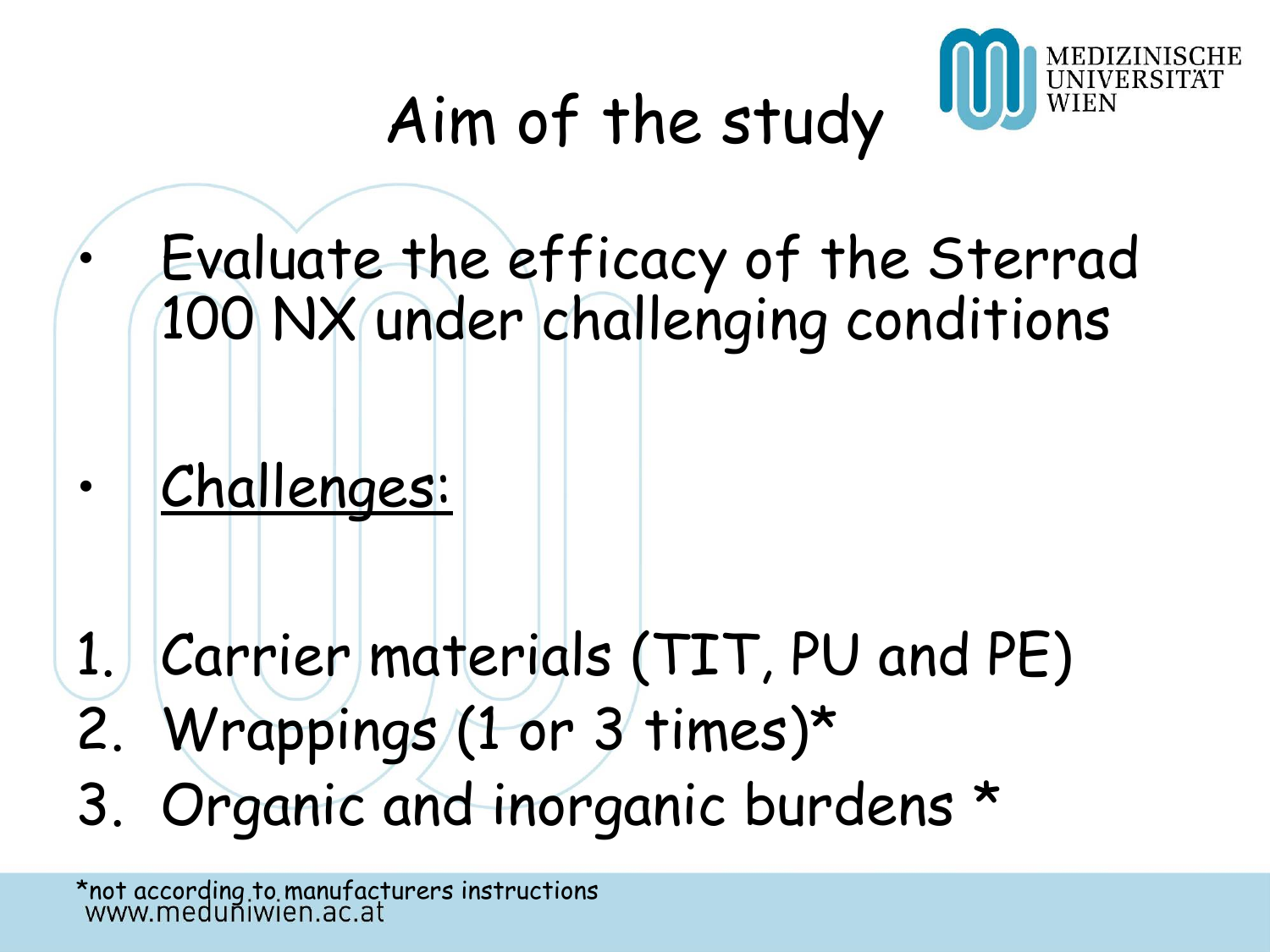

# Working hypothesis

## To verify that the Sterrad 100NX sterilizer in its present setting can consistently provide a minimum sterility assurance level (SAL) of 10-6 in presence of above mentioned challenges.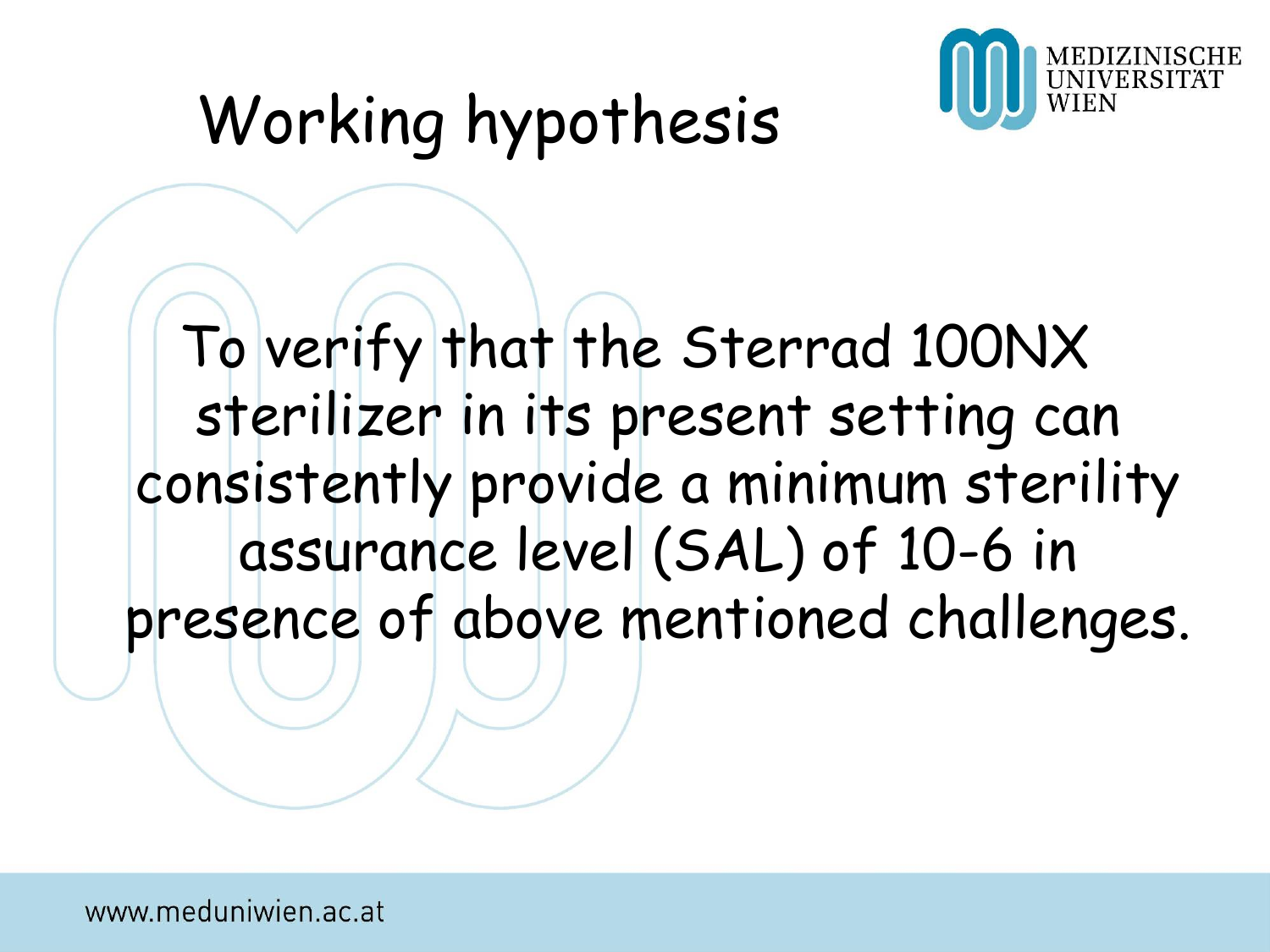

Certain materials, particularly polymers, might not be compatible with H2O2. Depending on the type of polymer, different degrees of polymer surface modifications induced by H2O2 and other plasma-based sterilization techniques have been observed.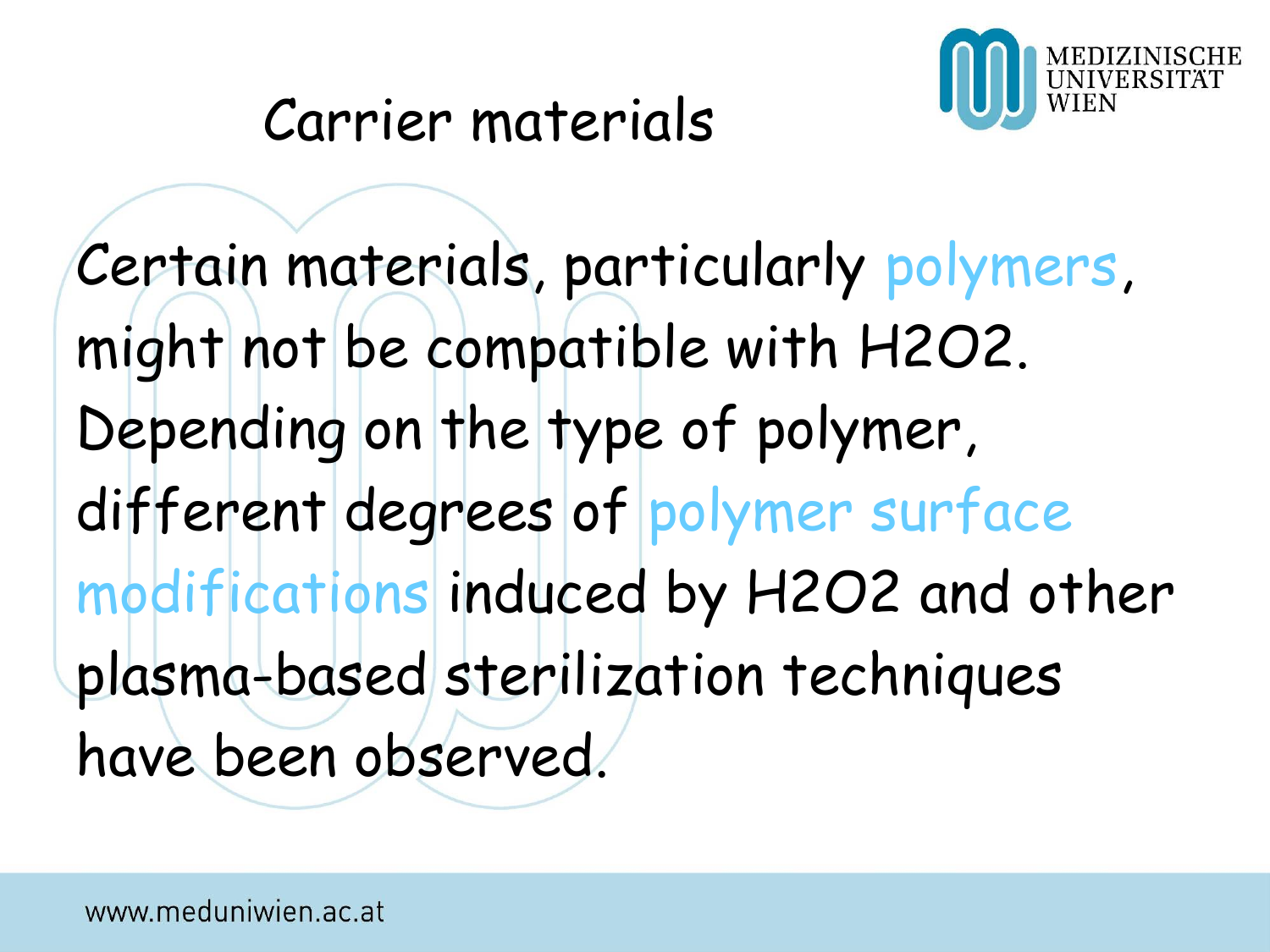

Sterilant type and concentration as well as parameters such as:

- temperature,
- pressure and of course
- cycle time of a sterilization process will determine which materials can be safely processed.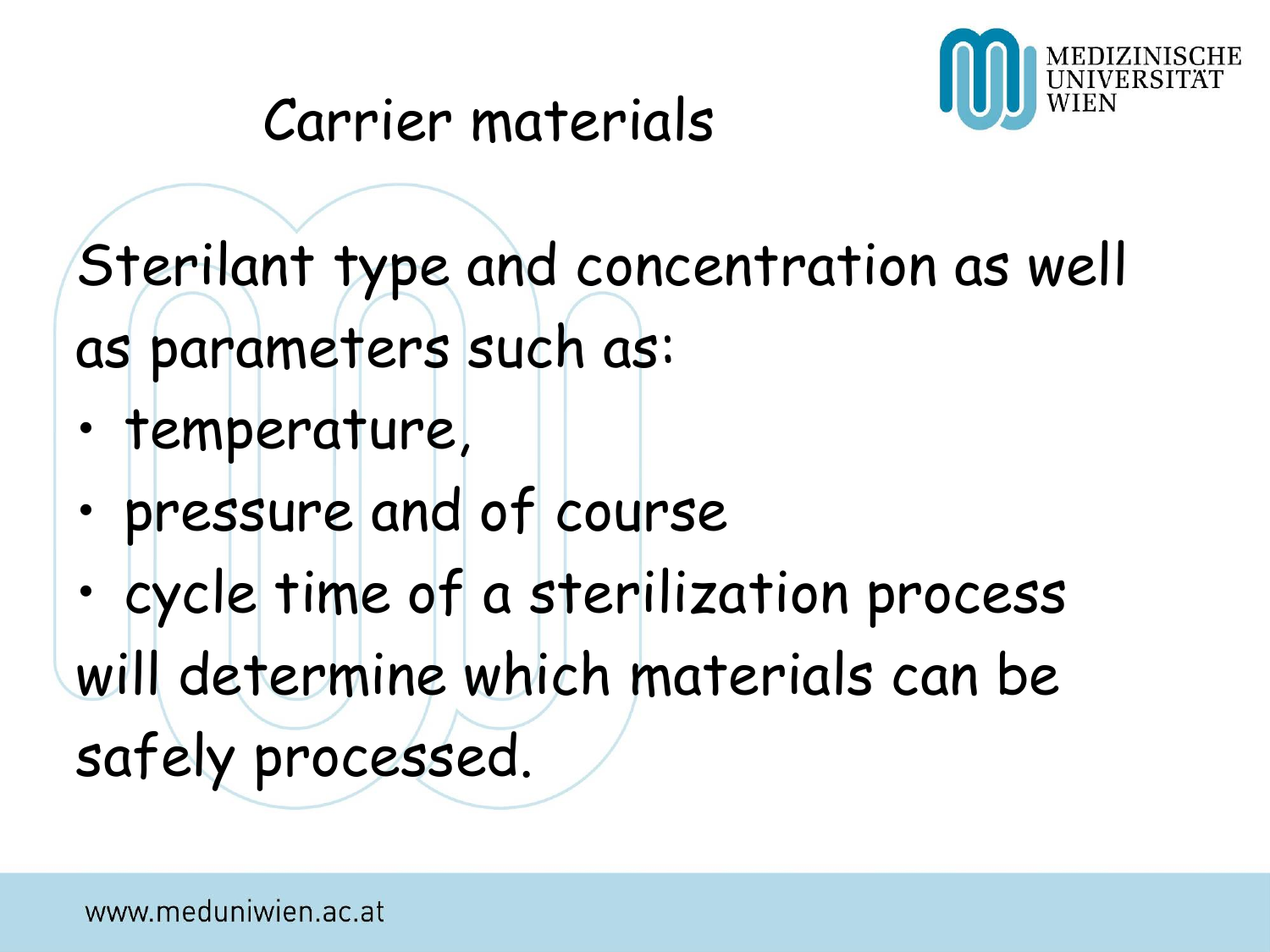

- Titanium (TIT)
- Polyethylene (PE)
- Polyurethane (PU)

Single versus threefold wrapping of inoculated carriers (sized 20 x 5 mm) with Tyvek® sterilization pouches.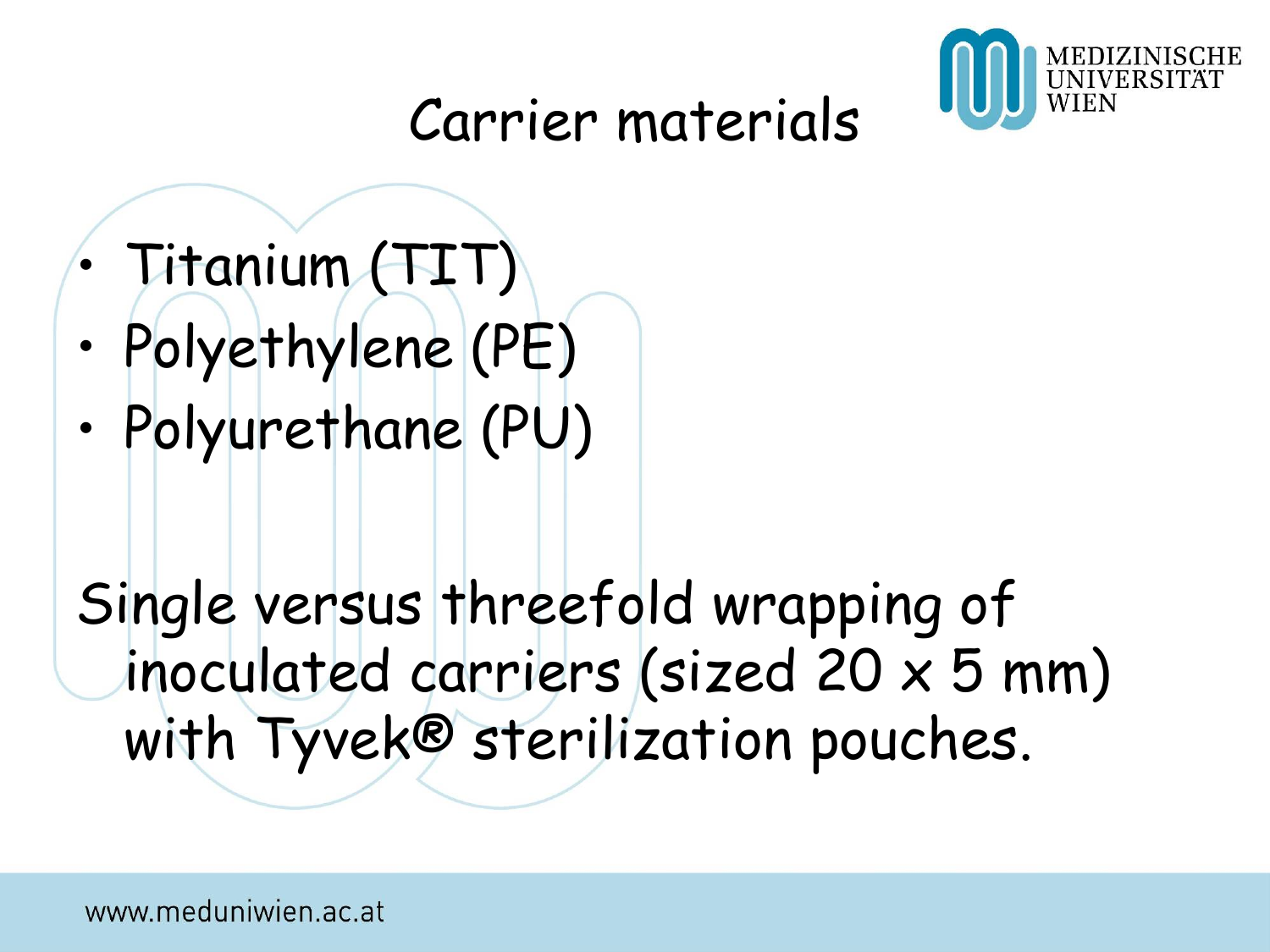

### Test organism

• Spores of Geobacillus stearothermophilus (ATCC 7953) were used as indicator organism (at least one million spores per carrier).

• Spore preparation was done following the method described by Pflug IJ. After harvesting and cleaning spore pellets were resuspended in either 5% FBS or in hard water.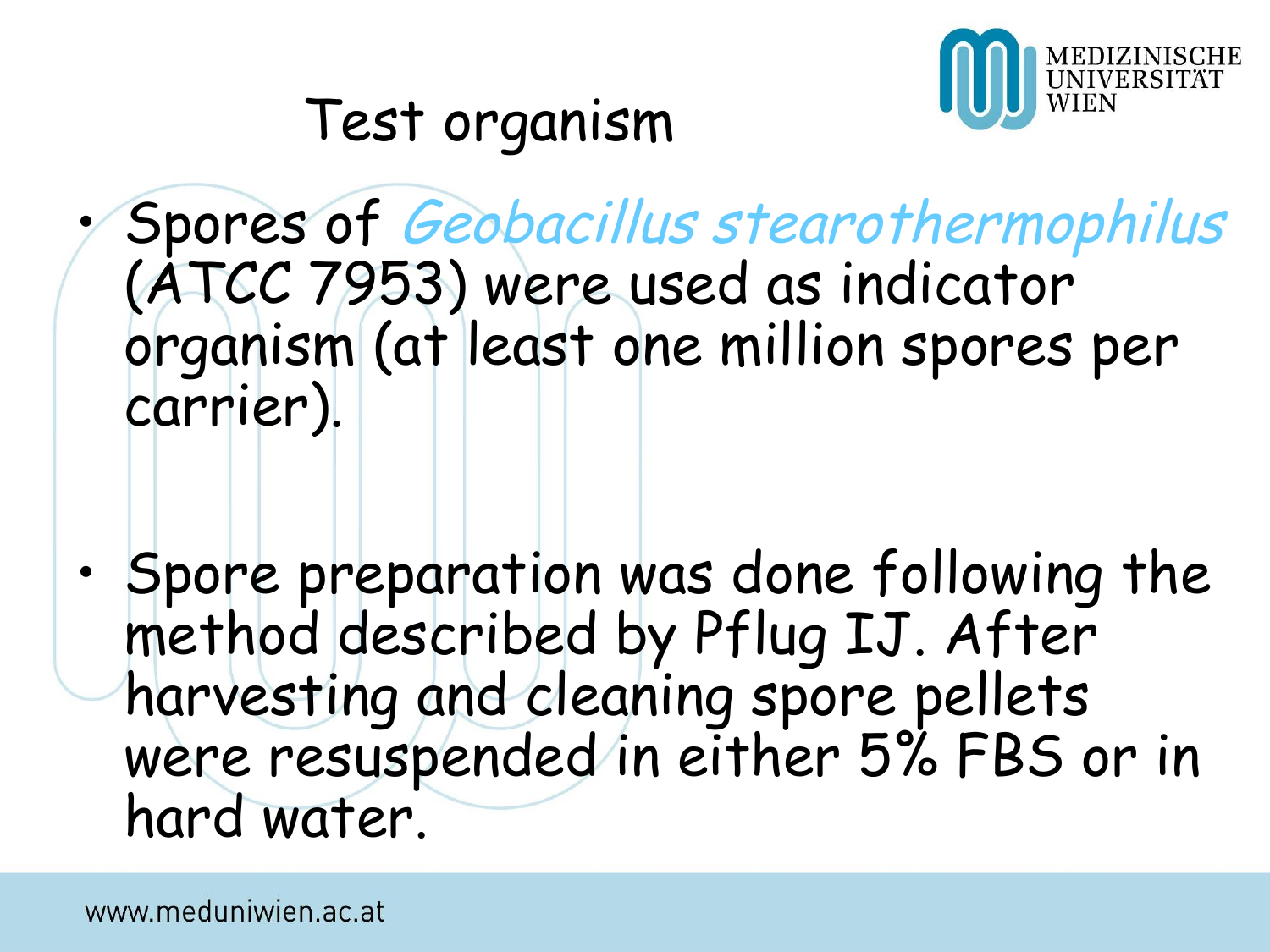

#### Test load

• Two perforated stainless steel baskets with a standardized load of surgical instruments without lumens such as forceps, scissors, clamps and retractors

• >> Total weight of the test load was 5 kG.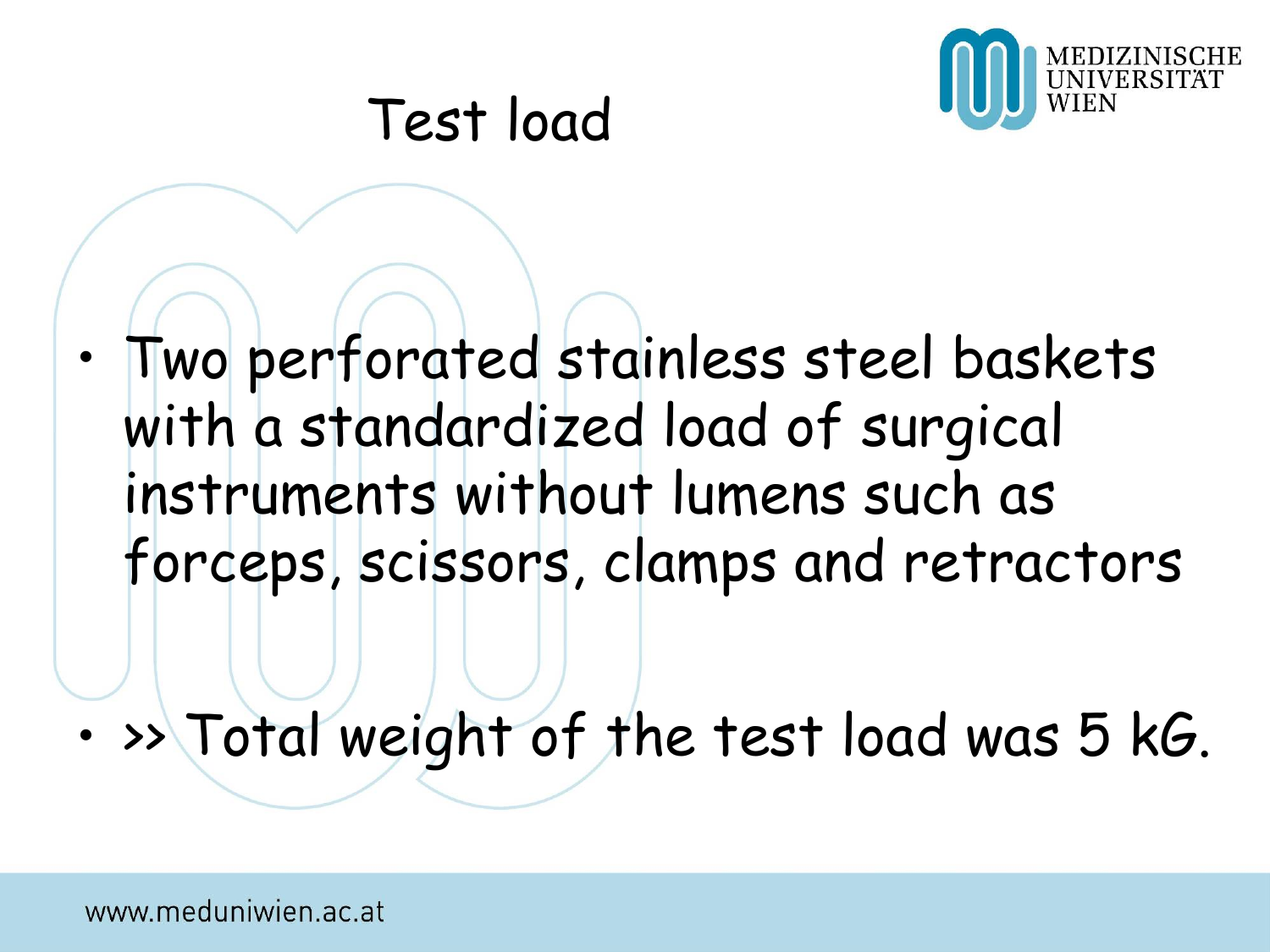

### BI-Distribution

• In testing the efficacy of a sterilization process, the BIs should be placed in several places considered to be the most difficult sites in the sterilizer load to sterilize. We therefore distributed our BIs trying to reflect probable key positions.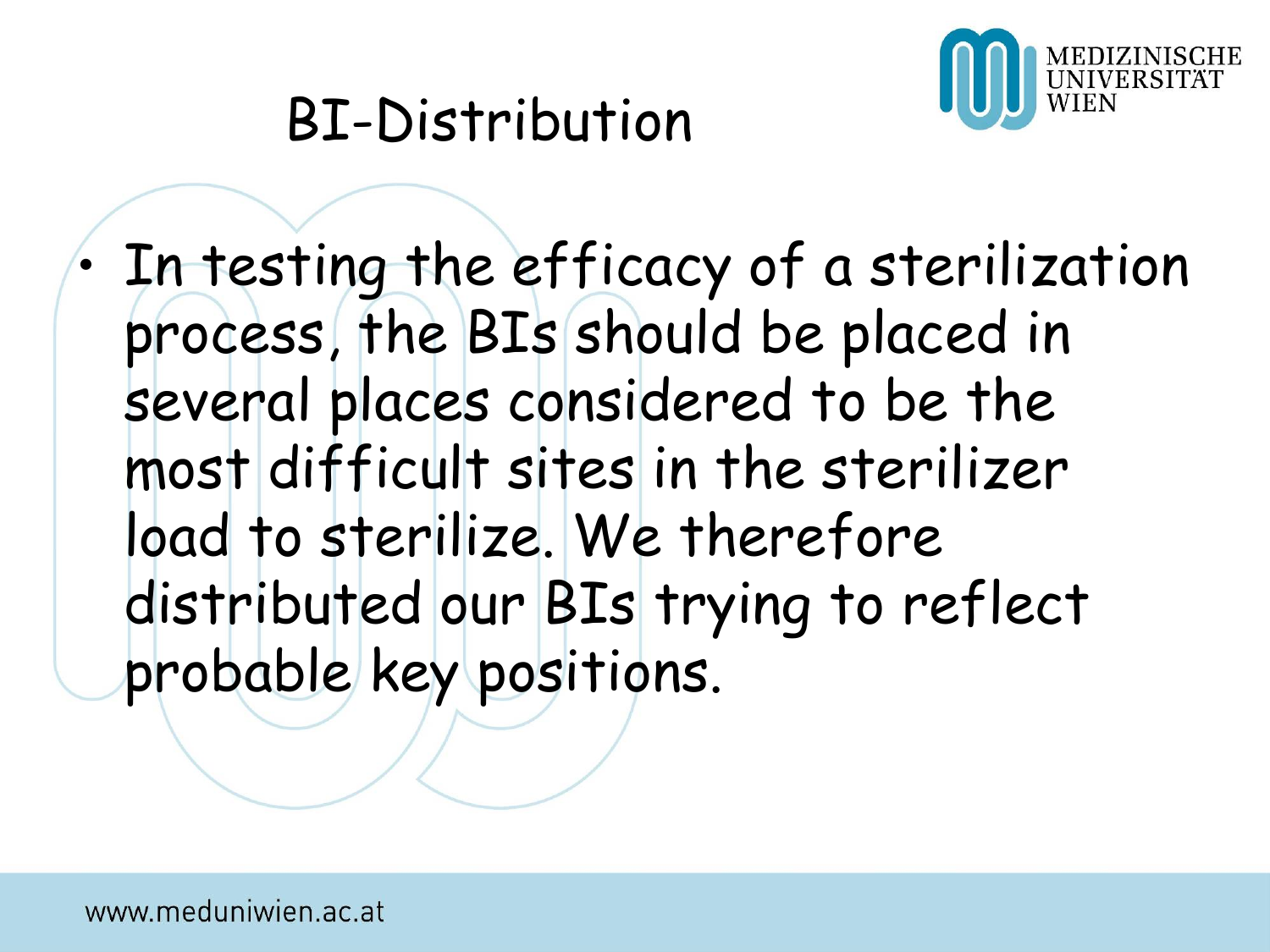

#### Test load + BIs



Test load upper shelf Test load lower shelf

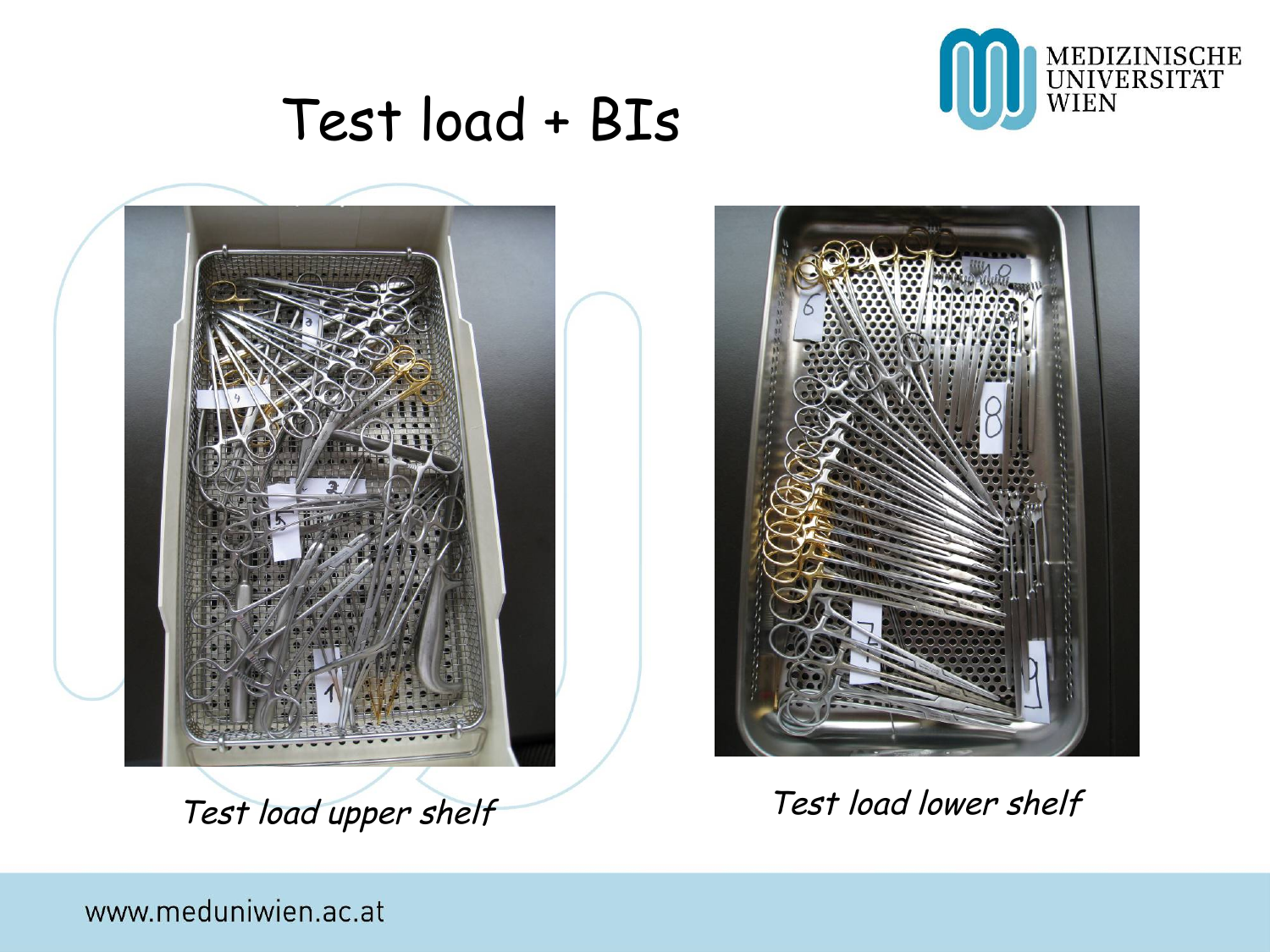



WWW.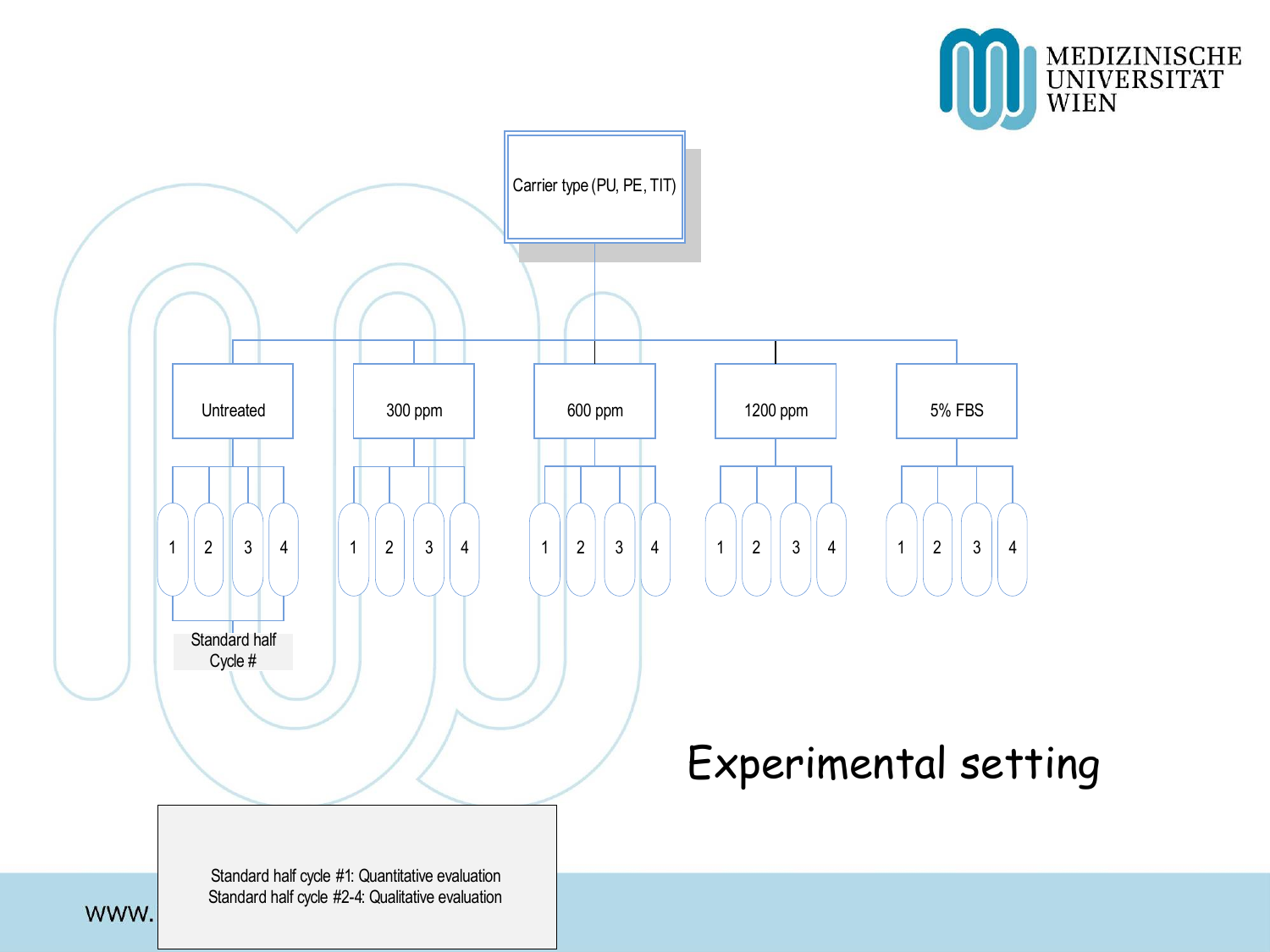

## Cycles (full cycles)

**AND**

## Standard cycle for the sterilization of most surgical instruments >> about 47 min. cycle time

## • Flex Scope cycle for the sterilization of flexible endoscopes >> about 42 min. cycle time.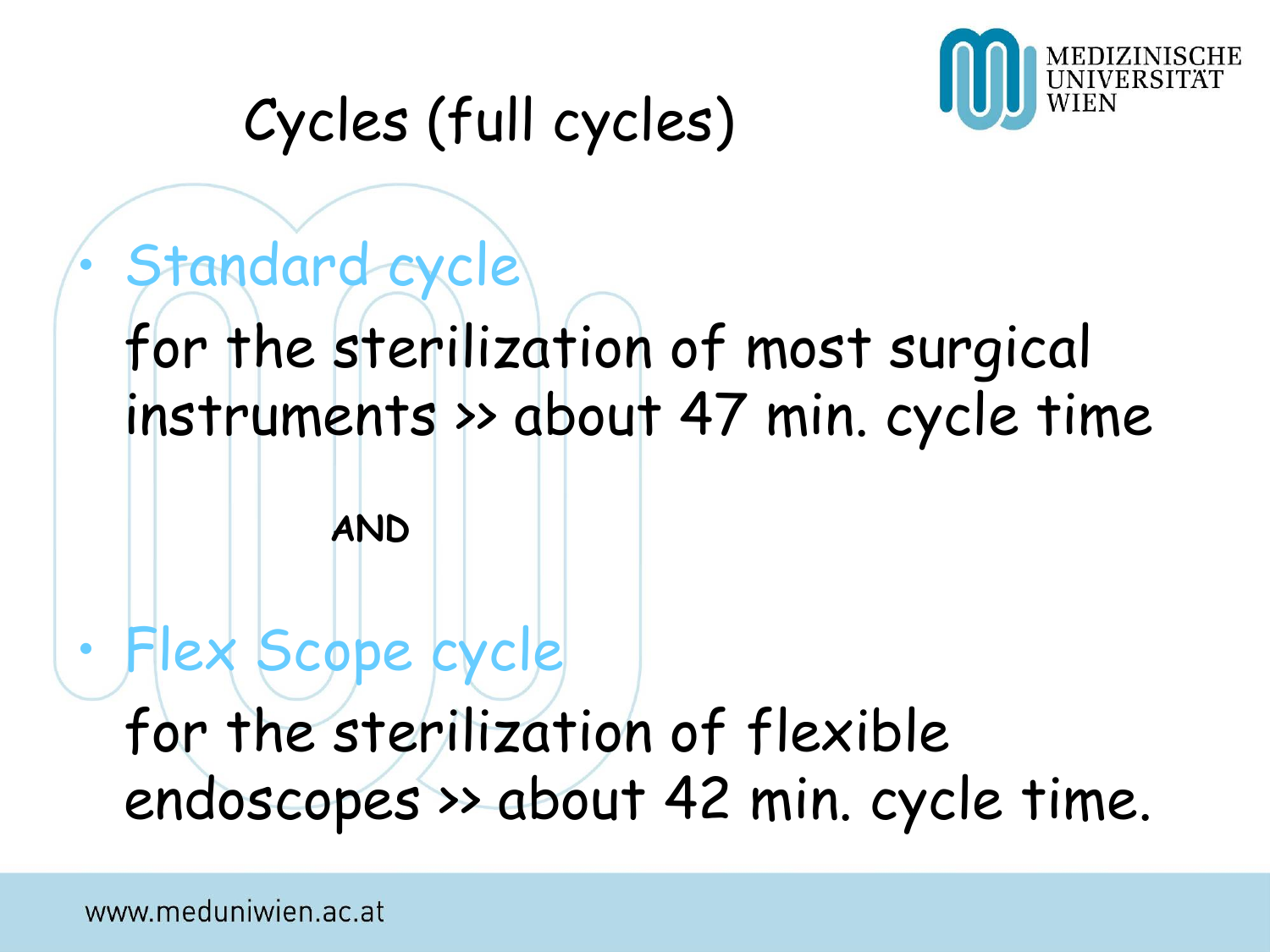## Why use half cycles? "overkill method"



The principle of the half-cycle approach is to challenge a sterilization process with BIs (usually containing at least 10<sup>6</sup> spores per carrier) at sterilization times equal to half of the full cycle. Inactivating a BI with an initial population of 10<sup>6</sup> in the half-cycle means at least a 6-log reduction has been attained. Extrapolating the inactivation kinetics of a half-cycle which inactivated 10<sup>6</sup> spores will provide a 10-6 SAL for the full cycle. Reference: EN ISO 14937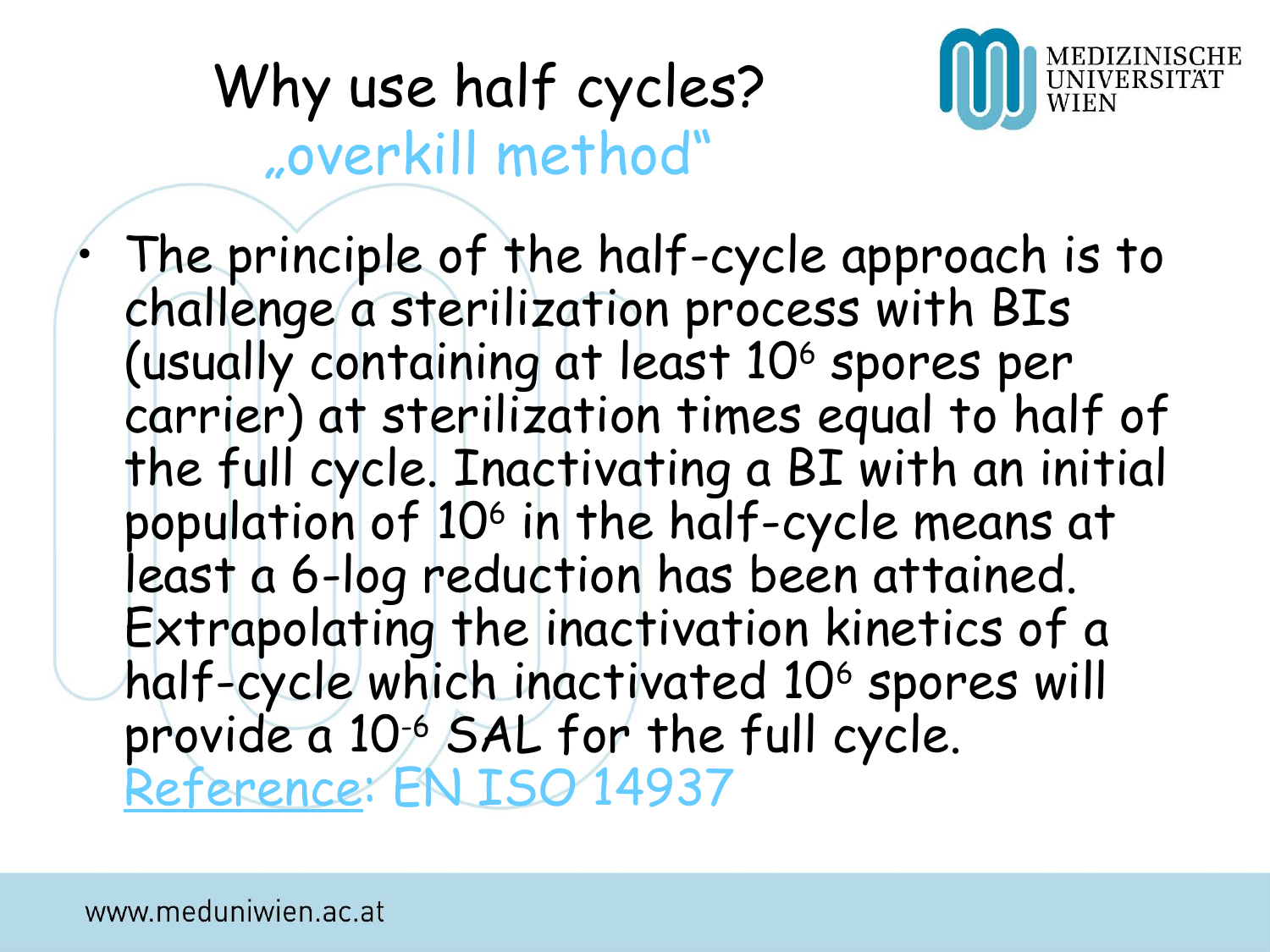

## Worst-case conditions

- Cleaning process not validated >> substandard washing or rinsing
- Human error >> Pushing the wrong button: Standard **CONIX** instead of Flex Scope cycle

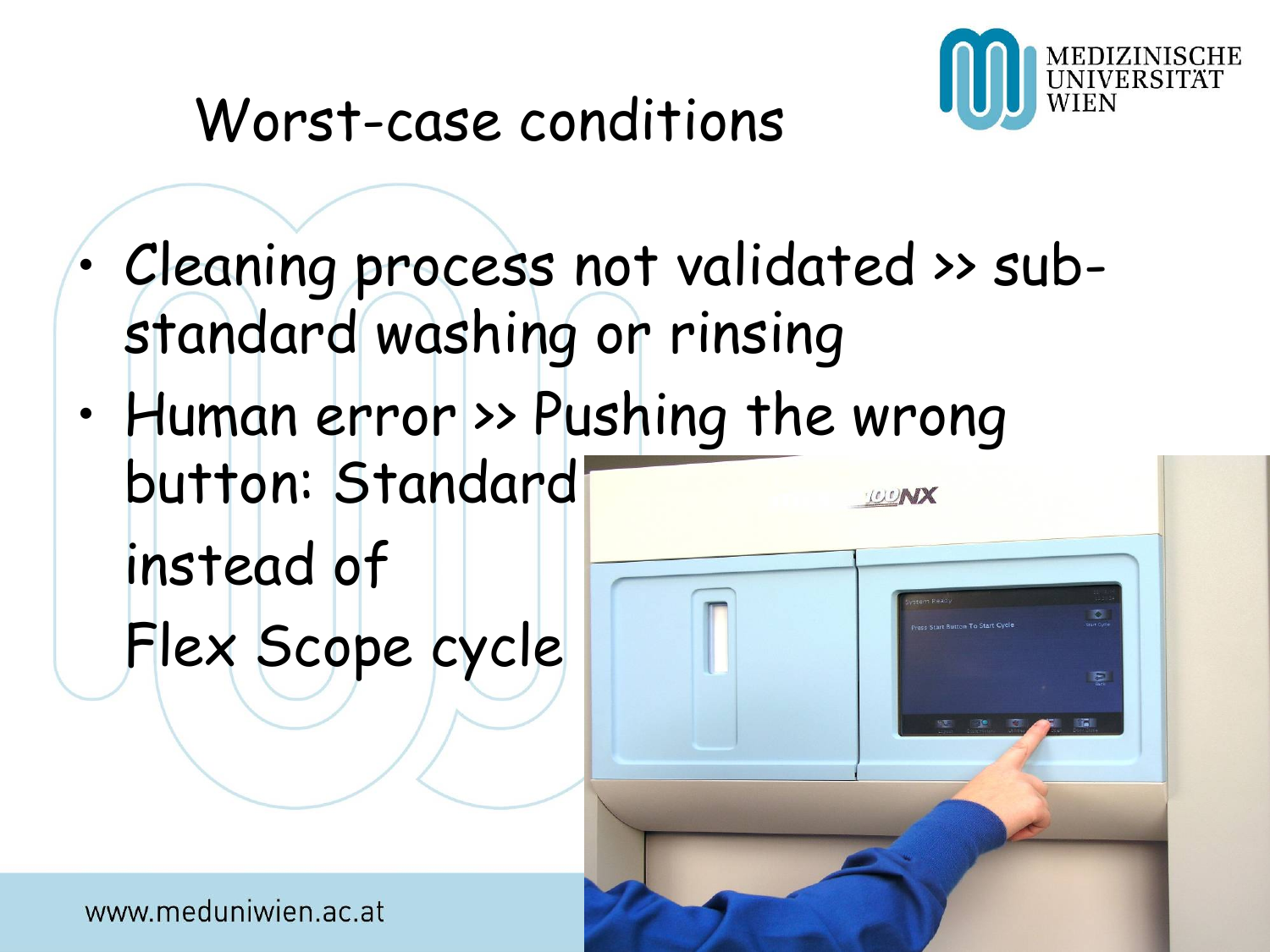# Qualitative Results



|                         | Percentage of BIs with no growth |                         |            |                            |       |            |  |
|-------------------------|----------------------------------|-------------------------|------------|----------------------------|-------|------------|--|
|                         |                                  | <b>BIs wrapped once</b> |            | BIs wrapped three<br>times |       |            |  |
| Condition/<br>challenge | PU                               | PE                      | <b>TIT</b> | PU                         | PE    | <b>TIT</b> |  |
| Untreated               | 100%                             | 96.6%                   | 100%       | 100%                       | 100%  | 100%       |  |
| 300ppm                  | 23.3%                            | 56.6%                   | 63.5%      | 16.6%                      | 40%   | 93.3%      |  |
| 600ppm                  | 76.6%                            | 90%                     | 86.6%      | 26.6%                      | 80%   | 86.6%      |  |
| 1200ppm                 | 30%                              | 40%                     | 90%        | 16.6%                      | 56.6% | 76.6%      |  |
| <b>5% FBS</b>           | 93.3%                            | 96.6%                   | 80%        | 80%                        | 90%   | 93.3%      |  |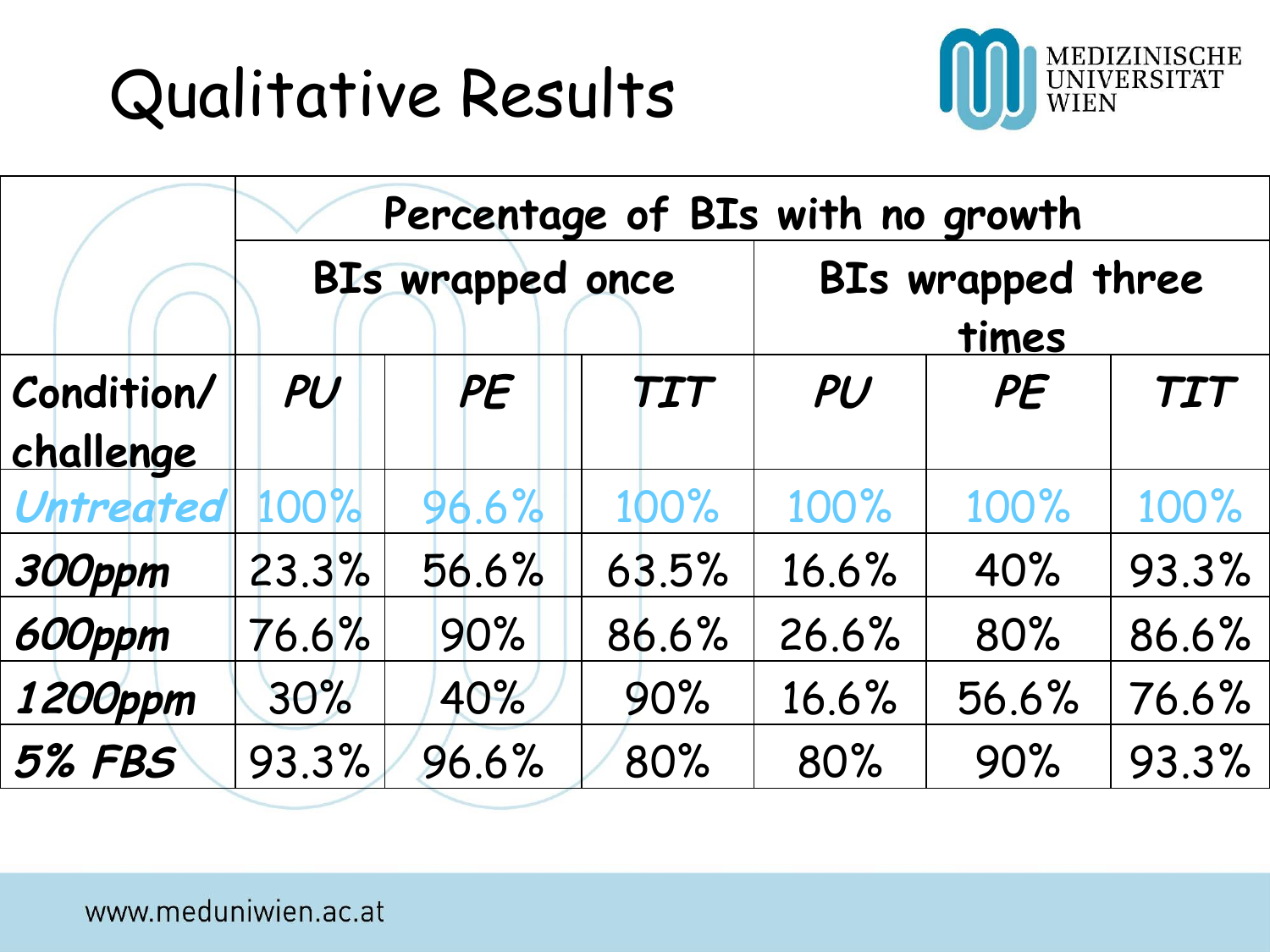

## Qualitative Results

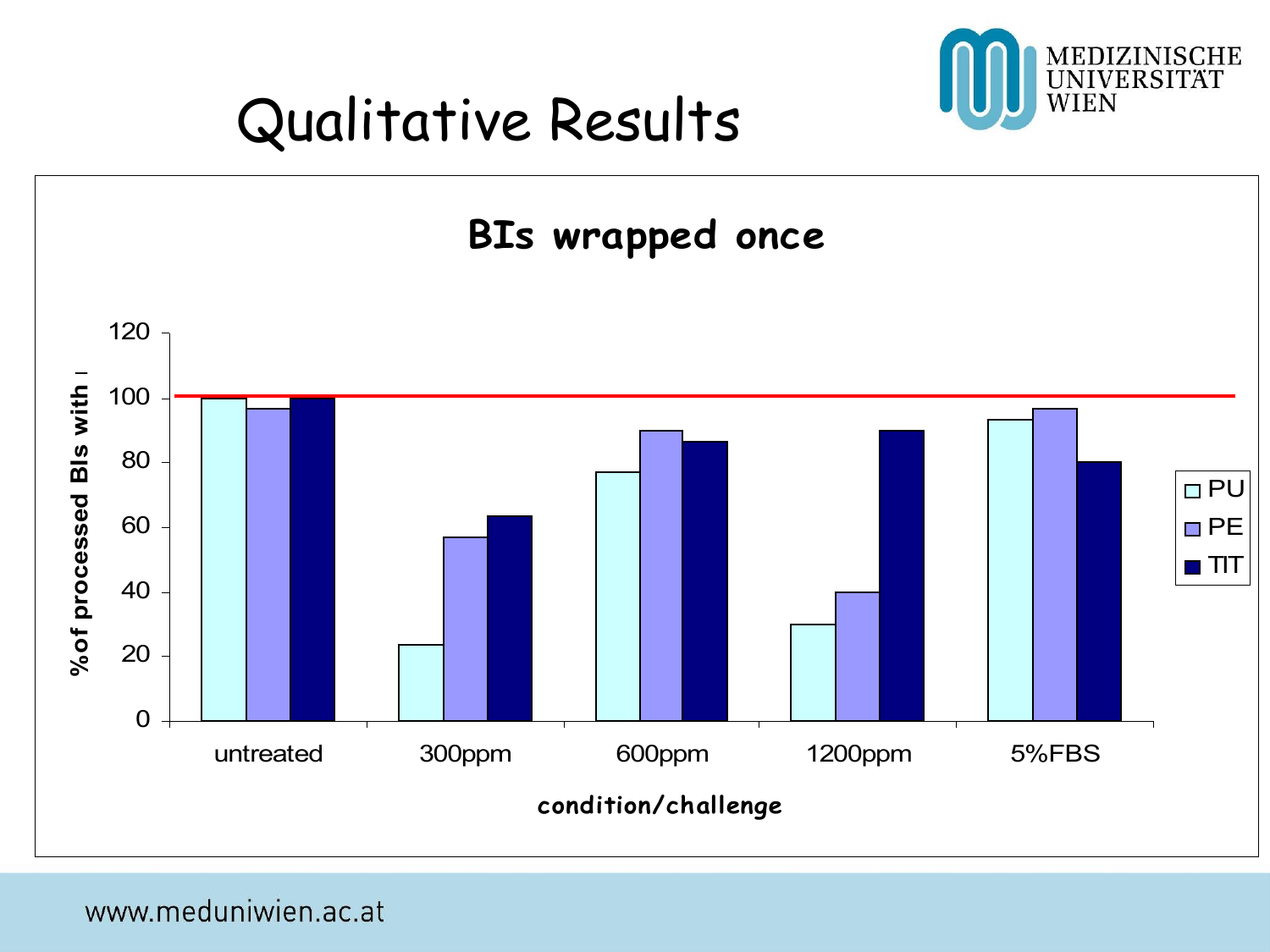

## Qualitative Results

#### **BIs wrapped three times**

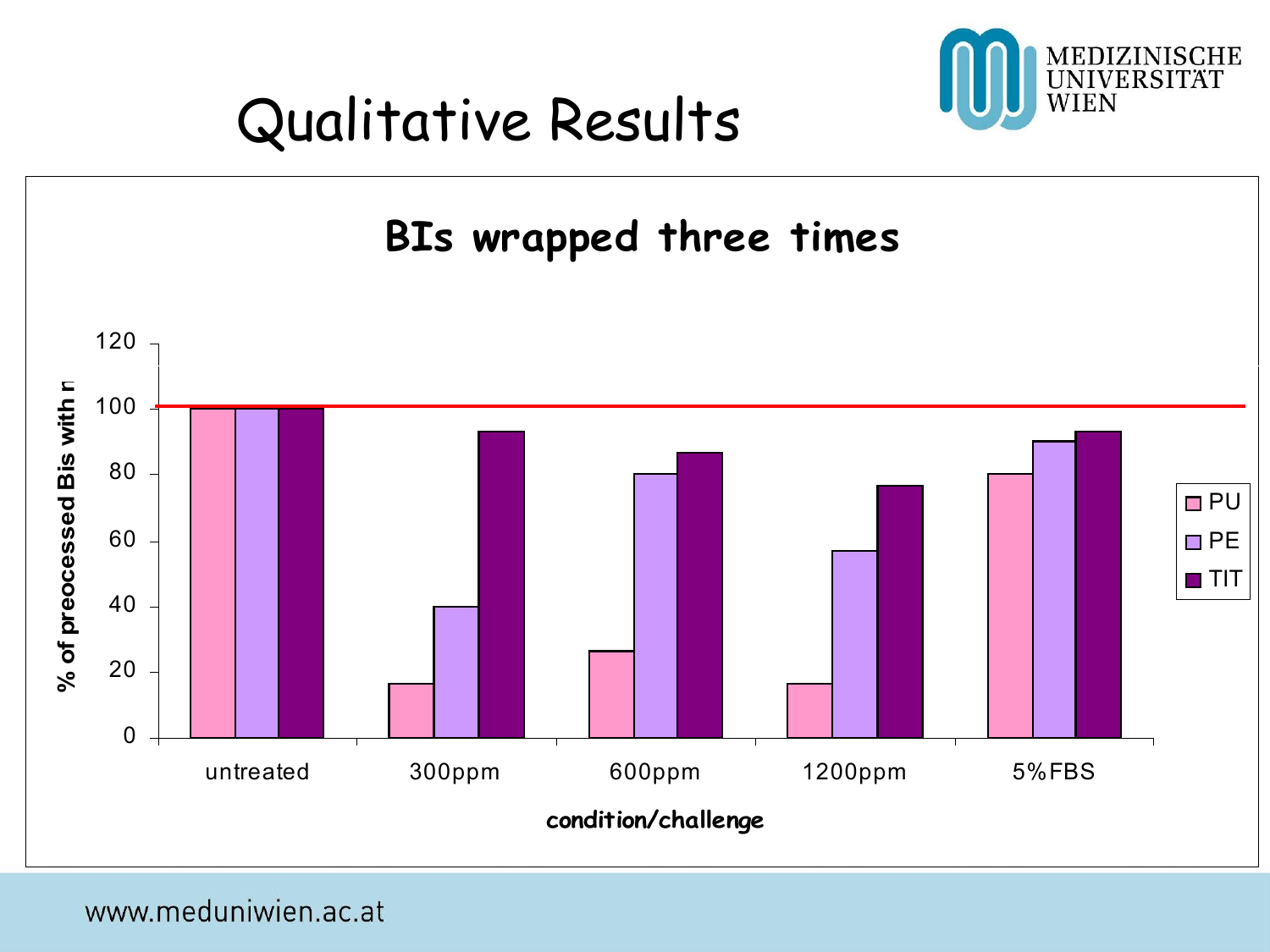



• Our qualitative results show that irrespective of the number of wrappings (1 or 3) in the untreated condition sterilization by the Sterrad 100NX was equally effective on all three carrier materials, reaching a log10 reduction rate of ≥ 6 under Standard half cycle conditions.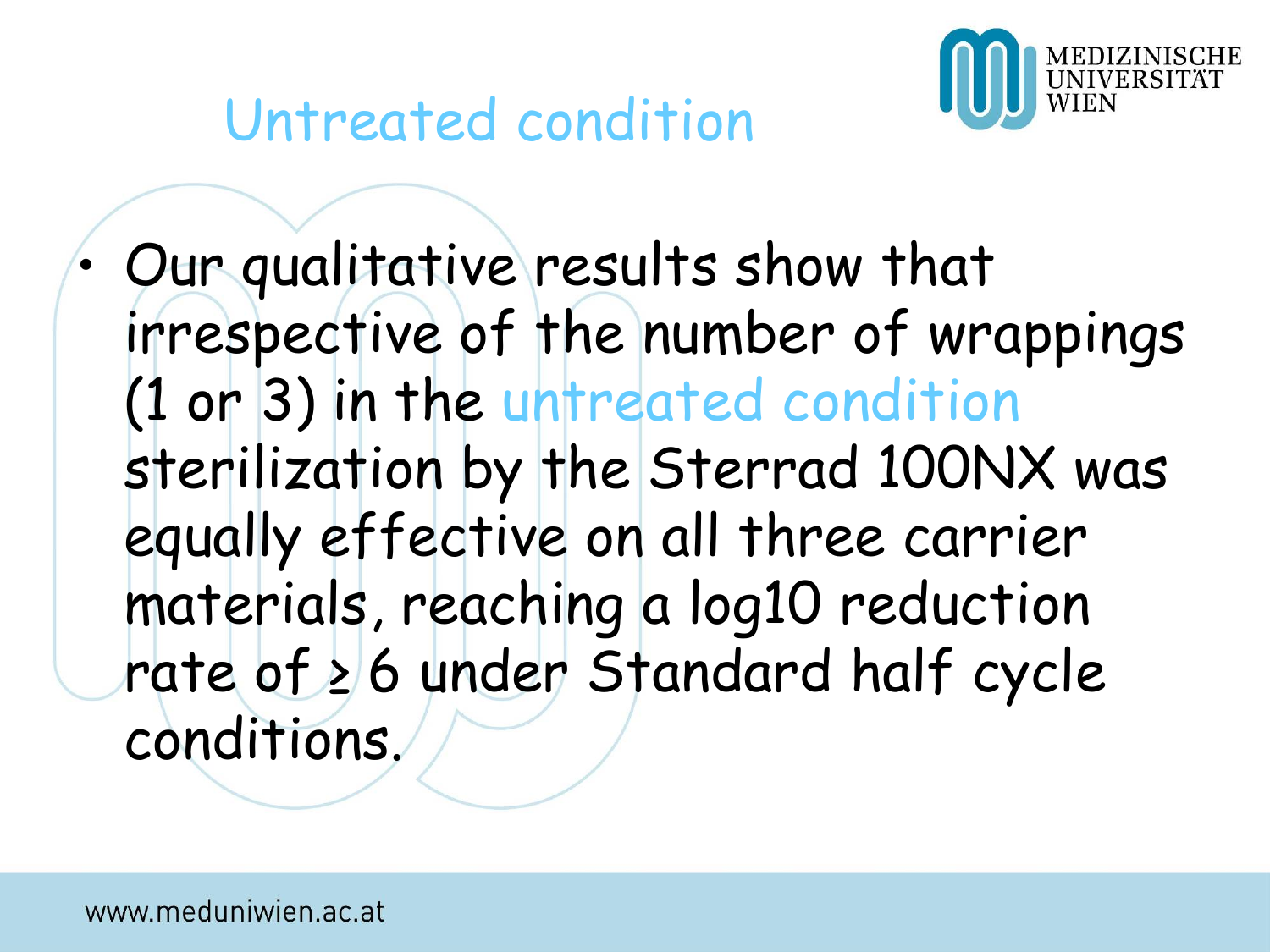

## Organic/inorganic challenge

• When an organic or inorganic challenge was added to our spore carriers, with none of the three carrier materials a log10 reduction rate of 6 could consistently be achieved under Standard half cycle conditions.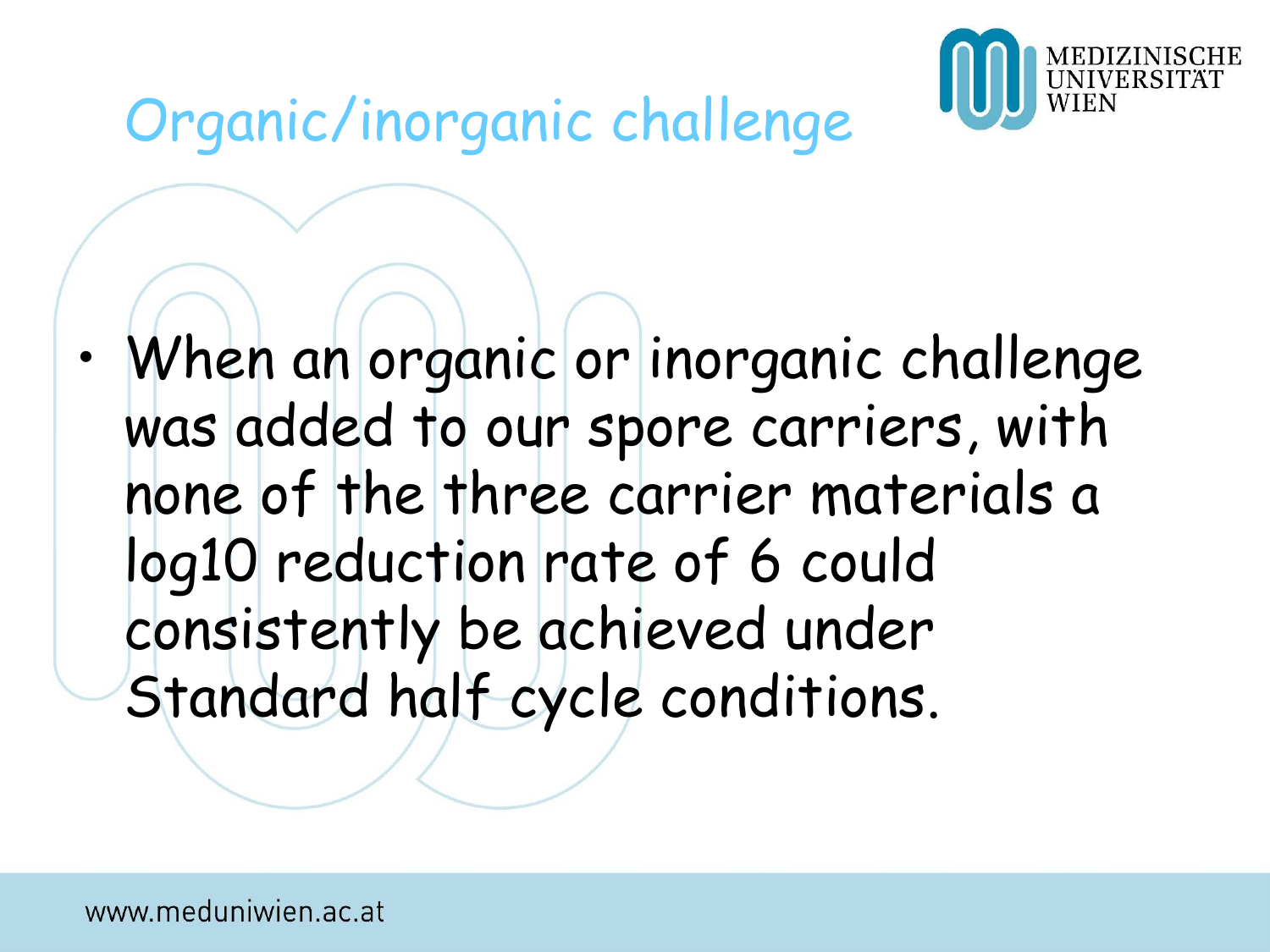

• Sterilization by the Sterrad 100NX was least effective on the PU carriers (considering organic and inorganic challenge as well as once and three times wrapping).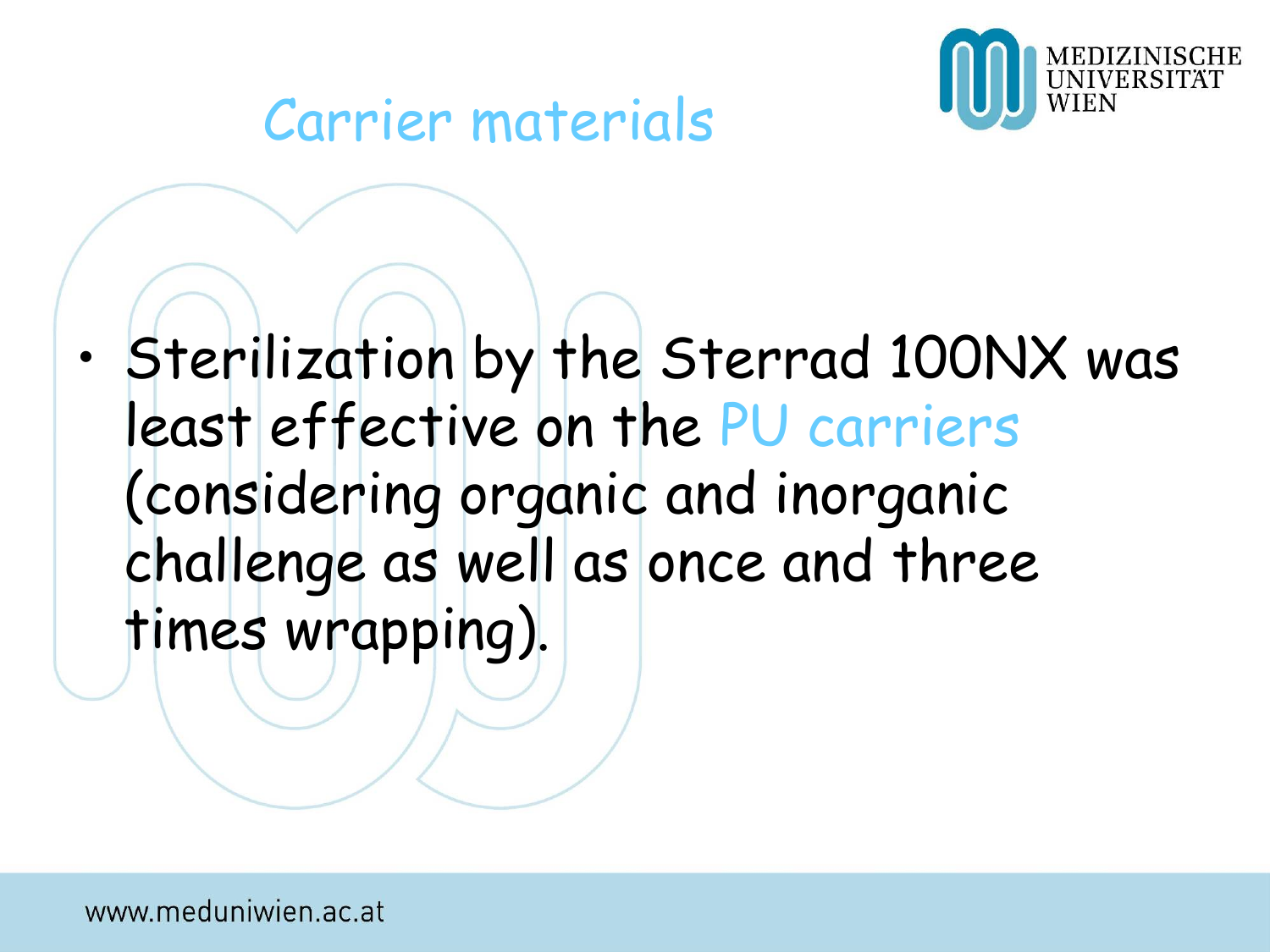Influence of wrapping (single/tripple)



• Threefold wrapping was beneficial for TIT in certain conditions (organic challenge and 300ppm qualitative results), while it impaired the sterilizing ability of H2O2 for PU and PE (wrapped three times with organic and inorganic challenge).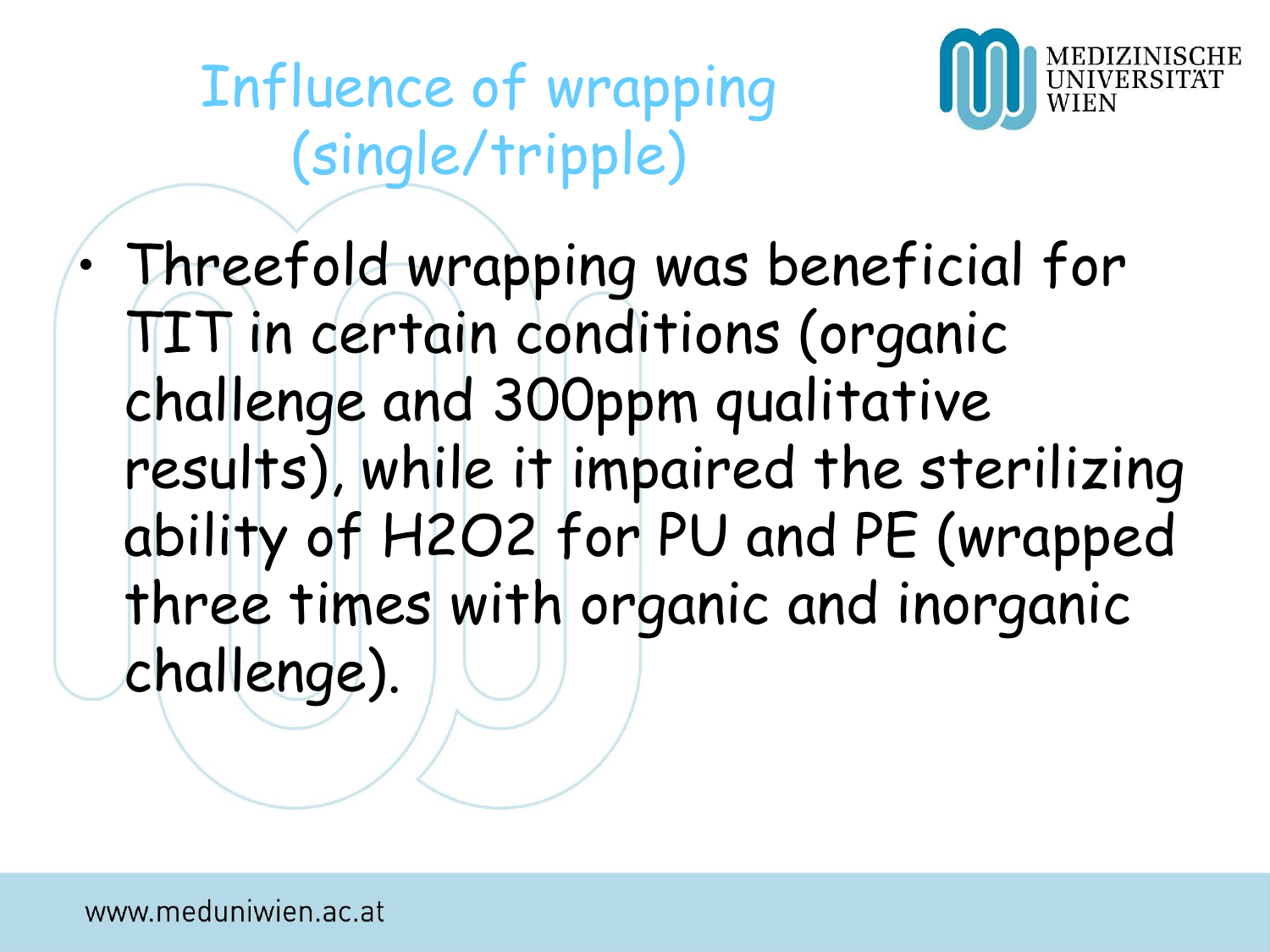## Influence of wrapping (single/tripple): Hypothesis



H2O2 trapped by the three layers of wrapping

>> had therefore longer time to act as sterilant.

Beneficial effect for an inert material (TIT) / Adverse effect for material incompatible with H2O2 sterilization:

The surplus of H2O2 might be absorbed by such materials and might thus be prevented from reaching relevant surfaces in sufficient concentrations.

Valid explanation for PU (a material known to absorb H2O2 varying with its micro-structure) it does not apply to PE known to be inert regarding H2O2 resorption.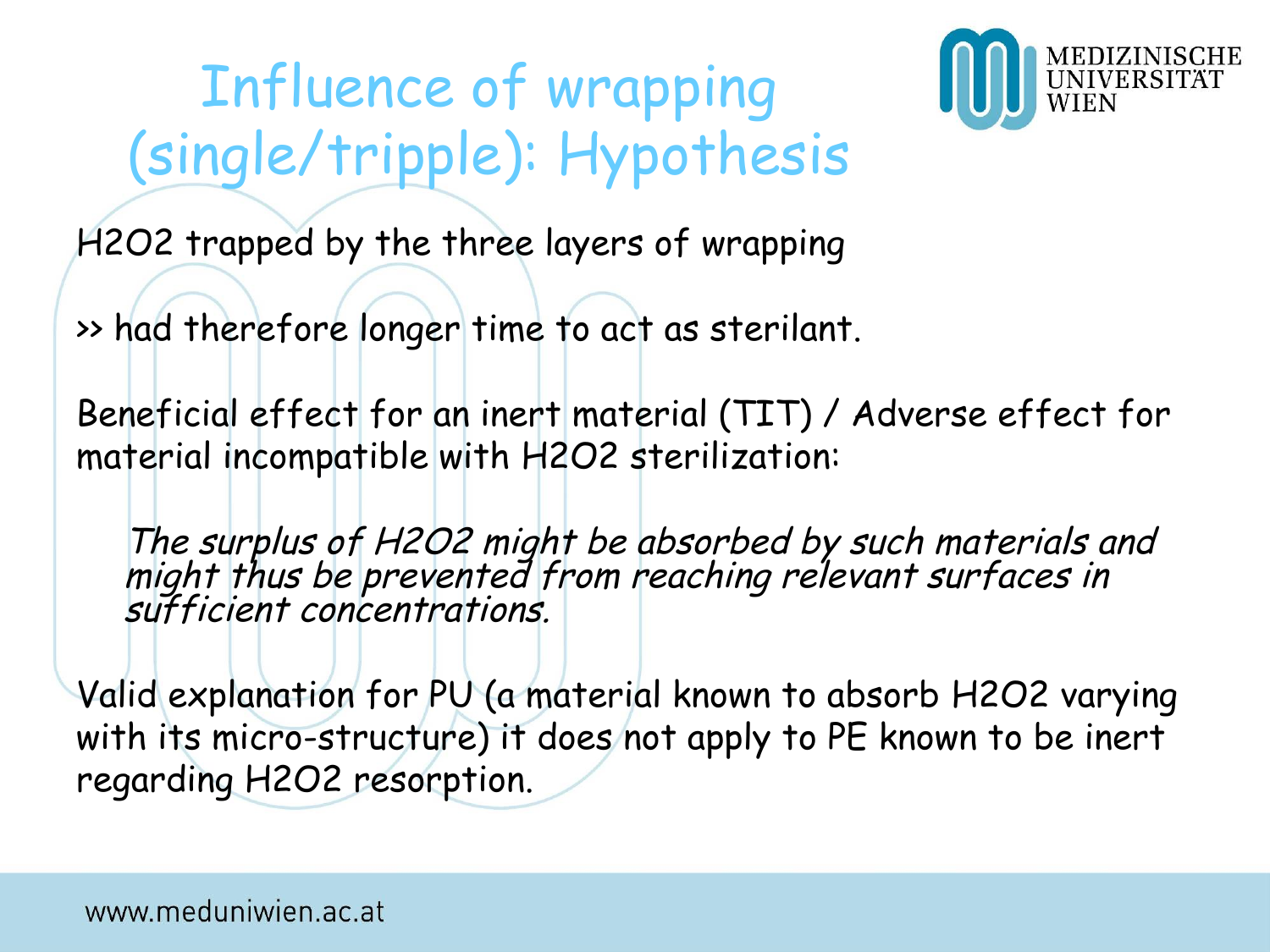

|                         | Reduction factor (mean from 10<br>positions) |                            |            |                                   |      |      |  |
|-------------------------|----------------------------------------------|----------------------------|------------|-----------------------------------|------|------|--|
|                         |                                              | <b>BIs wrapped</b><br>once |            | <b>BIs wrapped</b><br>three times |      |      |  |
| Condition/<br>challenge | PU                                           | PE                         | <b>TIT</b> | PU                                | PE   | TIT  |  |
| Untreated               | 5.60                                         | 5.26                       | 5.73       | 5.67                              | 5.81 | 5.19 |  |
| <b>300ppm</b>           | 3.65                                         | 5.13                       | 5.24       | 3.89                              | 4.95 | 4.82 |  |
| 600ppm                  | 5.06                                         | 5.62                       | 5.09       | 3.84                              | 5.41 | 5.53 |  |
| 1200ppm                 | 5.07                                         | 4.74                       | 6.17       | 5.60                              | 4.56 | 6.12 |  |
| <b>5% FBS</b>           | 5 57                                         | 4.37                       | 5.29       | 5.01                              | 4.47 | 4.72 |  |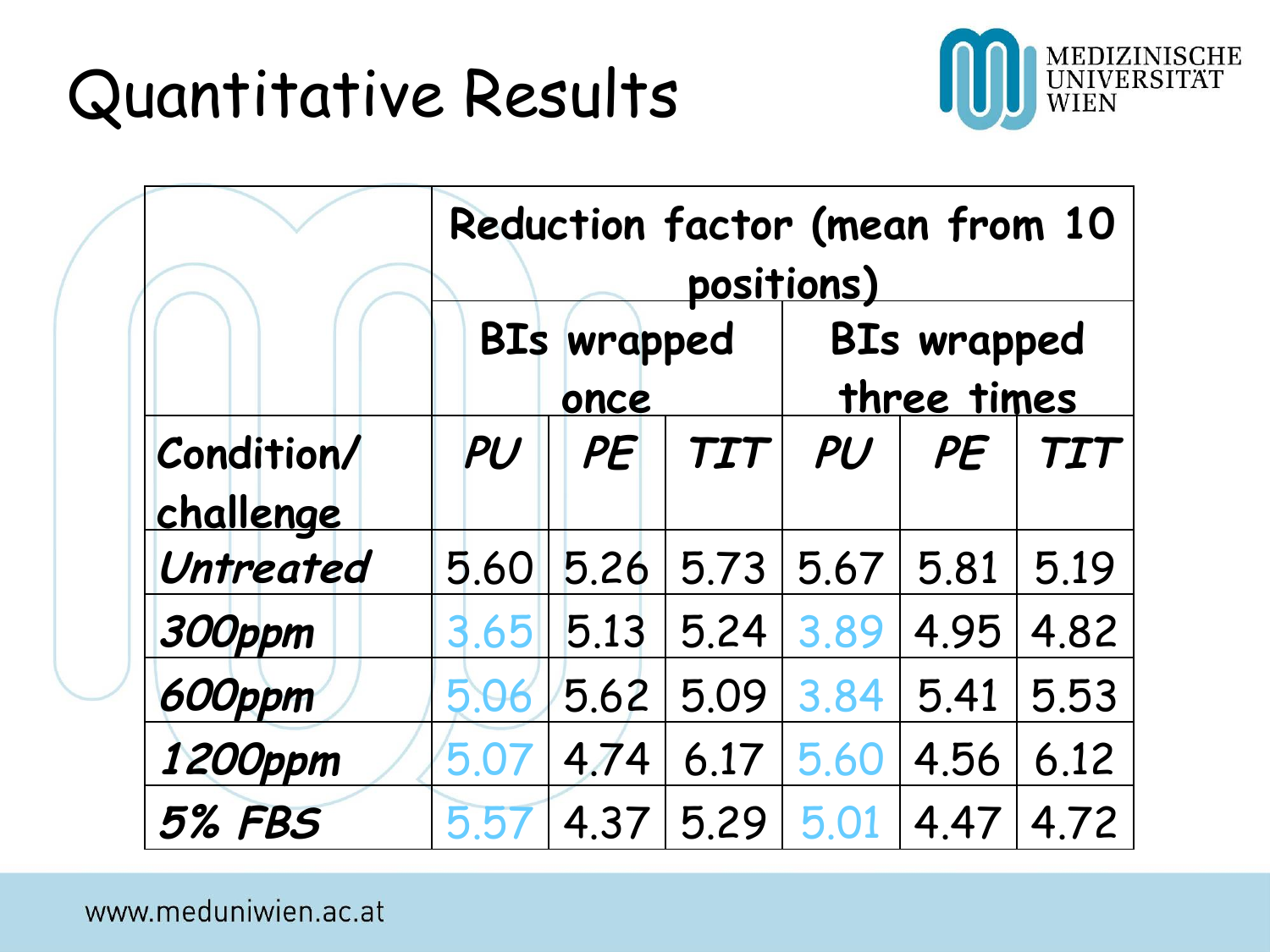#### Quantitative Results



#### Positions where a log reduction rate of ≥6 was reached

| <b>Condition</b> | <b>BIs wrapped once</b> | BIs wrapped three times    |  |  |
|------------------|-------------------------|----------------------------|--|--|
| untreated        | PU position 2           | PE position 1-3, 6,7       |  |  |
|                  | TIT position 1,8-10     | PU position 3,7,10         |  |  |
| 300ppm           | none                    | none                       |  |  |
| 600ppm           | PE position 3,6,9,10    | none                       |  |  |
| 1200ppm          | TIT position 1-10       | TIT all positions except 8 |  |  |
| <b>5% FBS</b>    | PU position 1           | none                       |  |  |
| TIT position 4   |                         | none                       |  |  |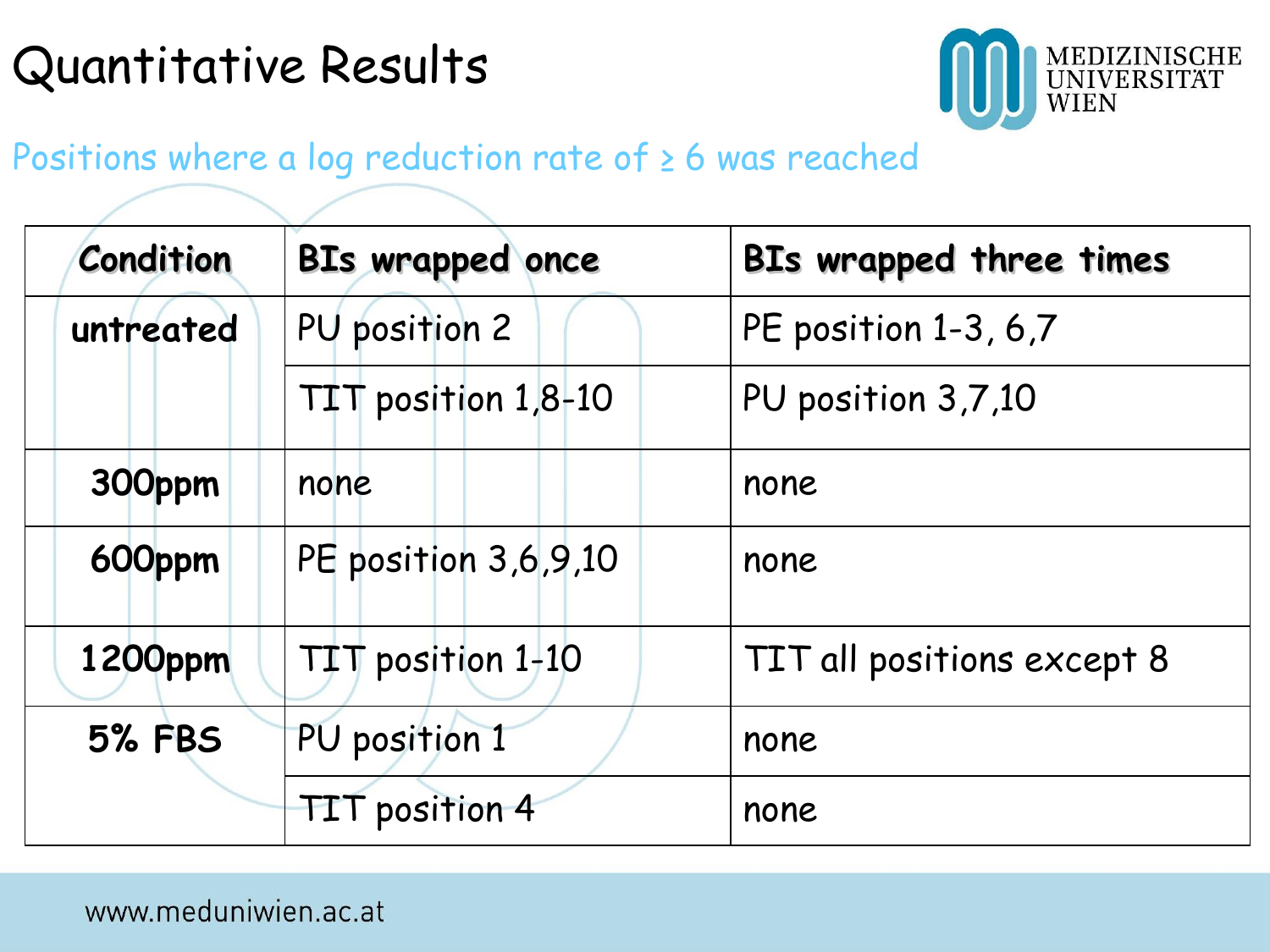

#### Carrier positions

• Sometimes big variations in log10 reduction rates found for our BIs under one specified condition:

>> uneven repartition of the spore preparation on the carrier material.

>> non-uniform distribution of H2O2 vapor in the sterilization chamber, therefore a limited ability of the vapor to reach different positions within the test load equally well.

• Question: Is hydrogen peroxide vapor distributed homogenously within the sterilization chamber? No sensors positioned within the test load.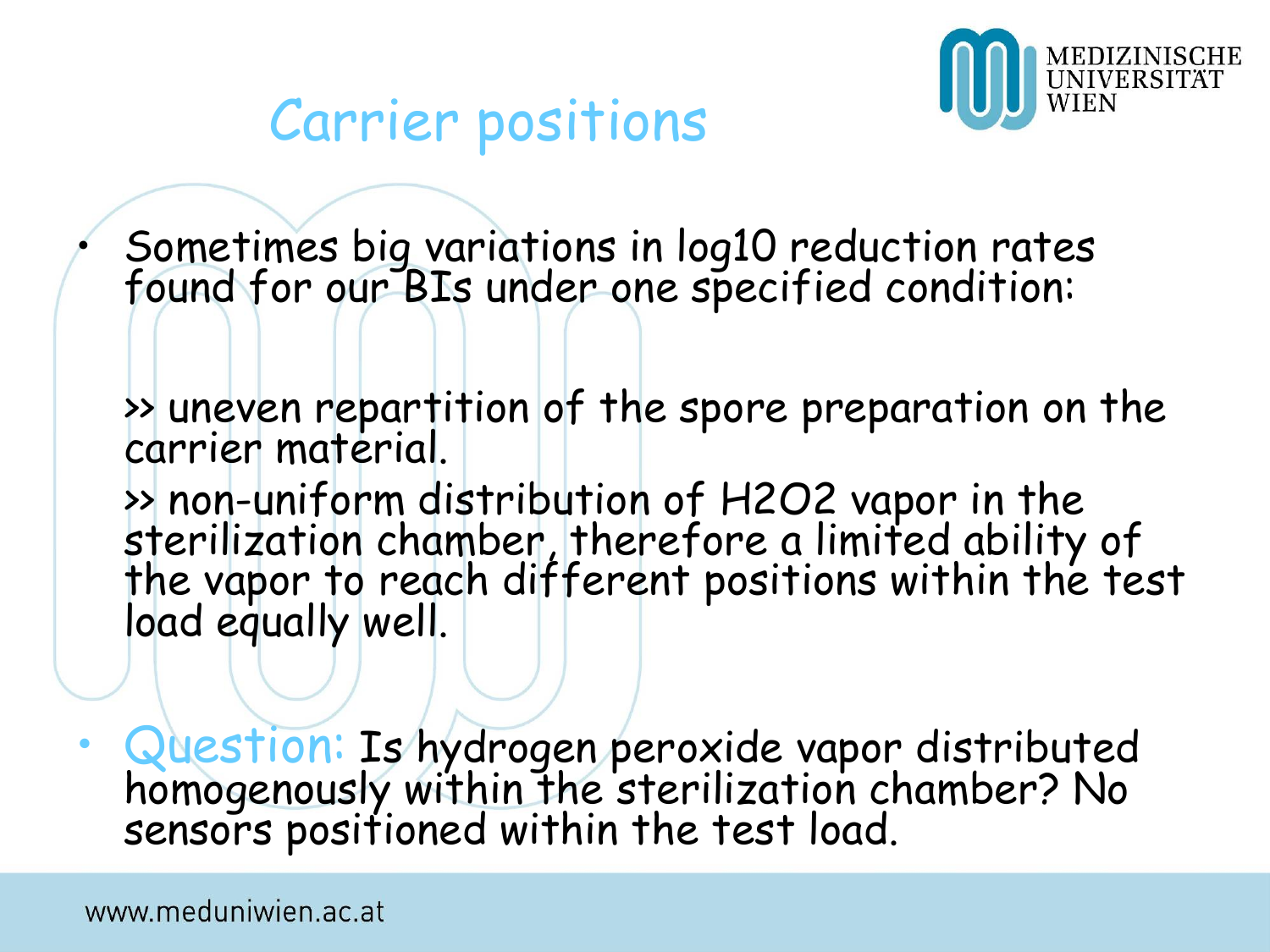## Recommendations regarding the STERRAD®100NX™



- Low temperature hydrogen peroxide plasma offers a very promising sterilization technology.
- Significance of a thorough and validated cleaning of contaminated items before being exposed to sterilization in the STERRAD®100NX™ Sterilizer was clearly demonstrated.
- We also recommend to strictly adhering to the manufacturers recommendations specified in their User's Guide regarding the correct cycle and permitted materials of medical devices for their processing in the Sterrad 100NX sterilizer.